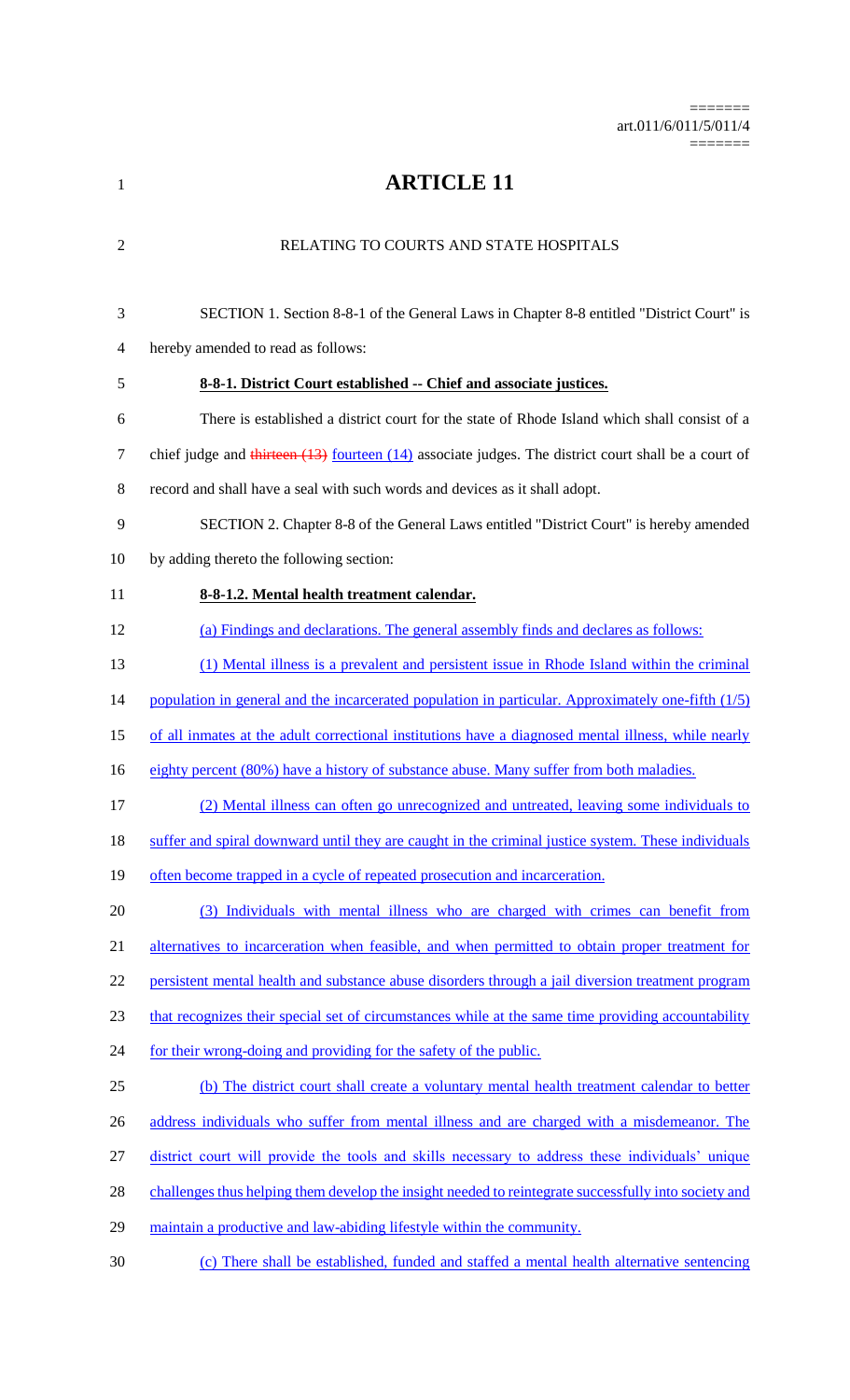1 and treatment calendar within the jurisdiction of the district court for hearing, addressing and disposing of certain misdemeanor offenses in an effort to direct eligible defendants into a court program that integrates support and treatment plans with the judicial process, potentially resulting in alternatives to traditional prosecution, sentencing and incarceration; reducing the risk of 5 recidivism; realizing cost savings for the state and increasing public safety. Successful completion may result in a full dismissal of charges or in reduced charges and alternative sentencing. The mental health treatment calendar shall be overseen by a district court judge to be appointed pursuant to chapter 16.1 of title 8, subject to an appropriation made by the general assembly. (d) The chief judge of the district court shall create a mental health treatment calendar in the district court and shall assign a district court judge and associated personnel to the extent 11 necessary to hear and decide all criminal actions involving offenses committed by defendants 12 accepted into the program. [The calendar shall be called the mental health treatment calendar.] (e) An eligible defendant is any person who stands charged in a district court complaint 14 with one or more misdemeanors, and: (1) Suffers from a mental, behavioral or emotional disorder resulting in serious functional 16 impairment which substantially interferes with or limits one or more major life activities; and (2) Is determined by the court to be appropriate for participation in the mental health 18 treatment calendar. (3) An individual's history of substance and alcohol abuse may also be considered to the extent necessary to make a proper diagnosis of a co-occurring disorder. SECTION 3. Section 9-5-9 of the General Laws in Chapter 9-5 entitled "Writs, Summons and Process" is hereby amended to read as follows: **9-5-9. Warrants for commitment to institutions Warrants for commitment to state- operated facilities.** 25 Any warrant or mittimus issued from any superior or district court committing any person 26 to the institute of mental health Eleanor Slater Hospital or Rhode Island State Psychiatric Hospital 27 shall be directed to and executed by duly authorized agents of the department of human services 28 behavioral healthcare, developmental disabilities and hospitals, who shall make return thereon, the provisions of any other law to the contrary notwithstanding. SECTION 4. Sections 40.1-3-7 and 40.1-3-9 of the General Laws in Chapter 40.1-3 entitled "Curative Services" are hereby amended to read as follows: **40.1-3-7. Rules and regulations for Eleanor Slater hospital.** The director of the department shall establish, in his or her discretion, rules for the 34 government of the **hospital Eleanor Slater Hospital**, regulations for the admission of patients, and

> Art11 RELATING TO COURTS AND STATE HOSPITALS (Page -2-)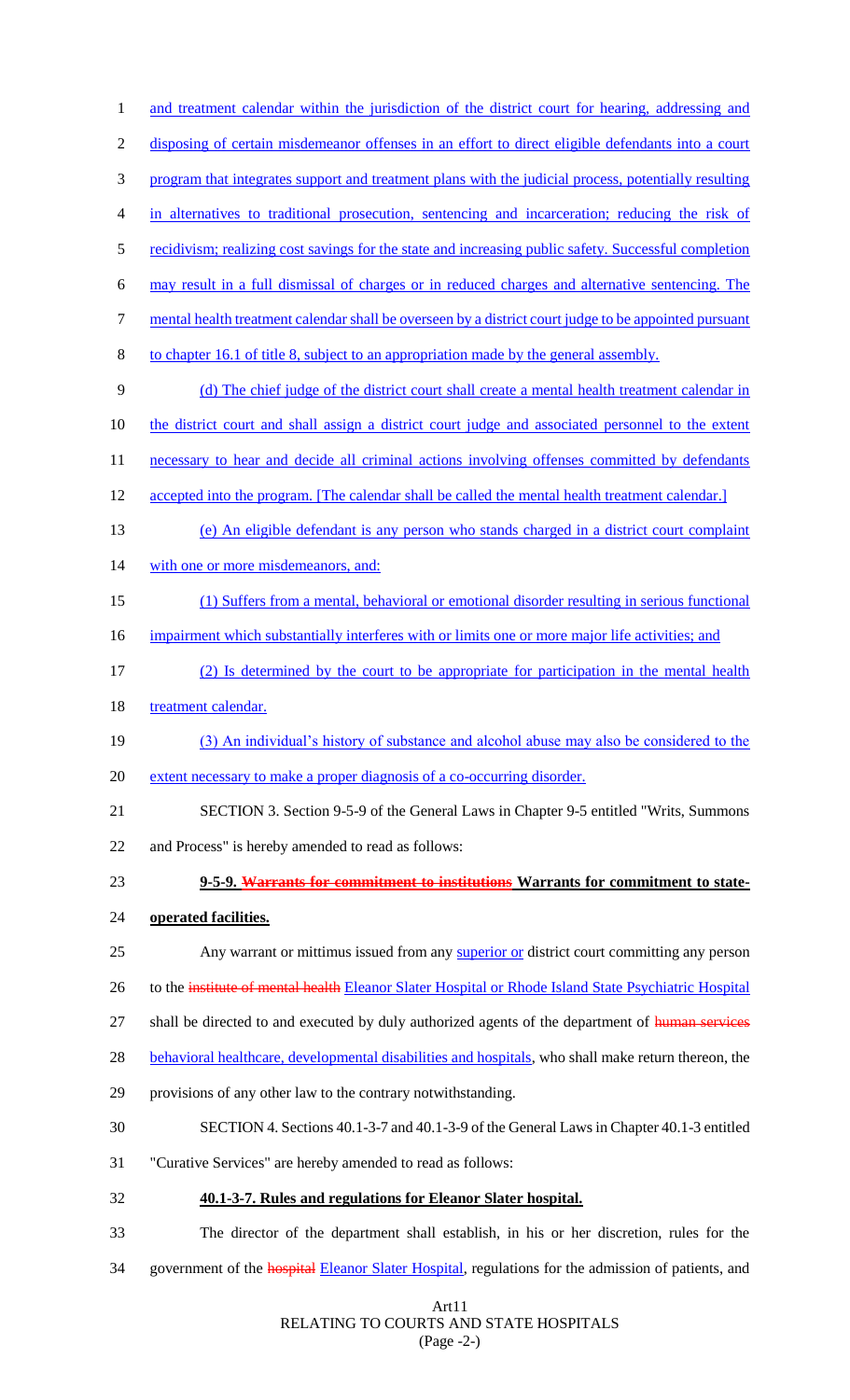1 shall generally be vested with all the powers necessary for the proper carrying on of the work

2 entrusted to him or her.

| 3              | 40.1-3-9. Staff and employees of the state of Rhode Island medical center Staff and                    |
|----------------|--------------------------------------------------------------------------------------------------------|
| $\overline{4}$ | employees of the Eleanor Slater Hospital and of the Rhode Island State Psychiatric Hospital.           |
| 5              | The director of behavioral healthcare, developmental disabilities and hospitals shall                  |
| 6              | appoint, or delegate to another employee of the department the authority to appoint, employees, as     |
| 7              | he or she may deem necessary for the proper management of the institutions facilities of either or     |
| 8              | both the Eleanor Slater Hospital or the Rhode Island State Psychiatric Hospital.                       |
| 9              | SECTION 5. Chapter 40.1-3 of the General Laws entitled "Curative Services" 1s hereby                   |
| 10             | amended by adding thereto the following section:                                                       |
| 11             | 40.1-3-7.1. Rules and regulations for the Rhode Island State Psychiatric Hospital.                     |
| 12             | The director of the department shall establish, in his or her discretion, rules for the                |
| 13             | governance of the Rhode Island State Psychiatric Hospital, regulations for the admission of            |
| 14             | patients, and shall generally be vested with all the powers necessary for the proper carrying on of    |
| 15             | the work entrusted to him or her.                                                                      |
| 16             | SECTION 6. Section 40.1-3-8 of the General Laws m Chapter 40.1-3 entitled "Curative"                   |
| 17             | Services" is hereby repealed:                                                                          |
| 18             | 40.1-3-8. Change of names of hospital for mental diseases and state infirmary.                         |
| 19             | The name of the state institution at Cranston formerly known as the state asylum for the               |
| 20             | insane or the state hospital for the insane or the state hospital for mental diseases, and the name of |
| 21             | the state institution at Cranston formerly known as tile state almshouse or the state infirmary, or    |
| 22             | the general hospital, shall hereafter be known as the "Eleanor Slater Hospital." In any general law,   |
| 23             | other public law, or resolution of the general assembly, and in any document, record, instrument,      |
| 24             | or proceeding authorized by any such law or resolution, unless the context or subject matter           |
| 25             | otherwise requires, the words "state asylum for the insane" and the words "state hospital for the      |
| 26             | insane" or "state hospital for mental disease" shall be construed to mean the "Eleanor Slater          |
| 27             | Hospital."                                                                                             |
| 28             | SECTION 7. Sections 40.1-5-2, 40.1-5-5, 40.1-5-6, 40.1-5-7, 40.1-5-7.1, 40.1-5-8, 40.1-5-              |
| 29             | 11, 40.1-5-27.1, 40.1-5-31, 40.1-5-32, 40.1-5-33 and 40.1-5-34 of the General Laws in Chapter          |
| 30             | 40.1-5 entitled "Mental Health Law" are hereby amended to read as follows:                             |
| 31             | 40.1-5-2. Definitions.                                                                                 |
| 32             | Whenever used in this chapter, or in any order, rule, or regulation made or promulgated                |
| 33             | pursuant to this chapter, or in any printed forms prepared by the department or the director, unless   |
| 34             | otherwise expressly stated, or unless the context or subject matter otherwise requires:                |

## Art11 RELATING TO COURTS AND STATE HOSPITALS (Page -3-)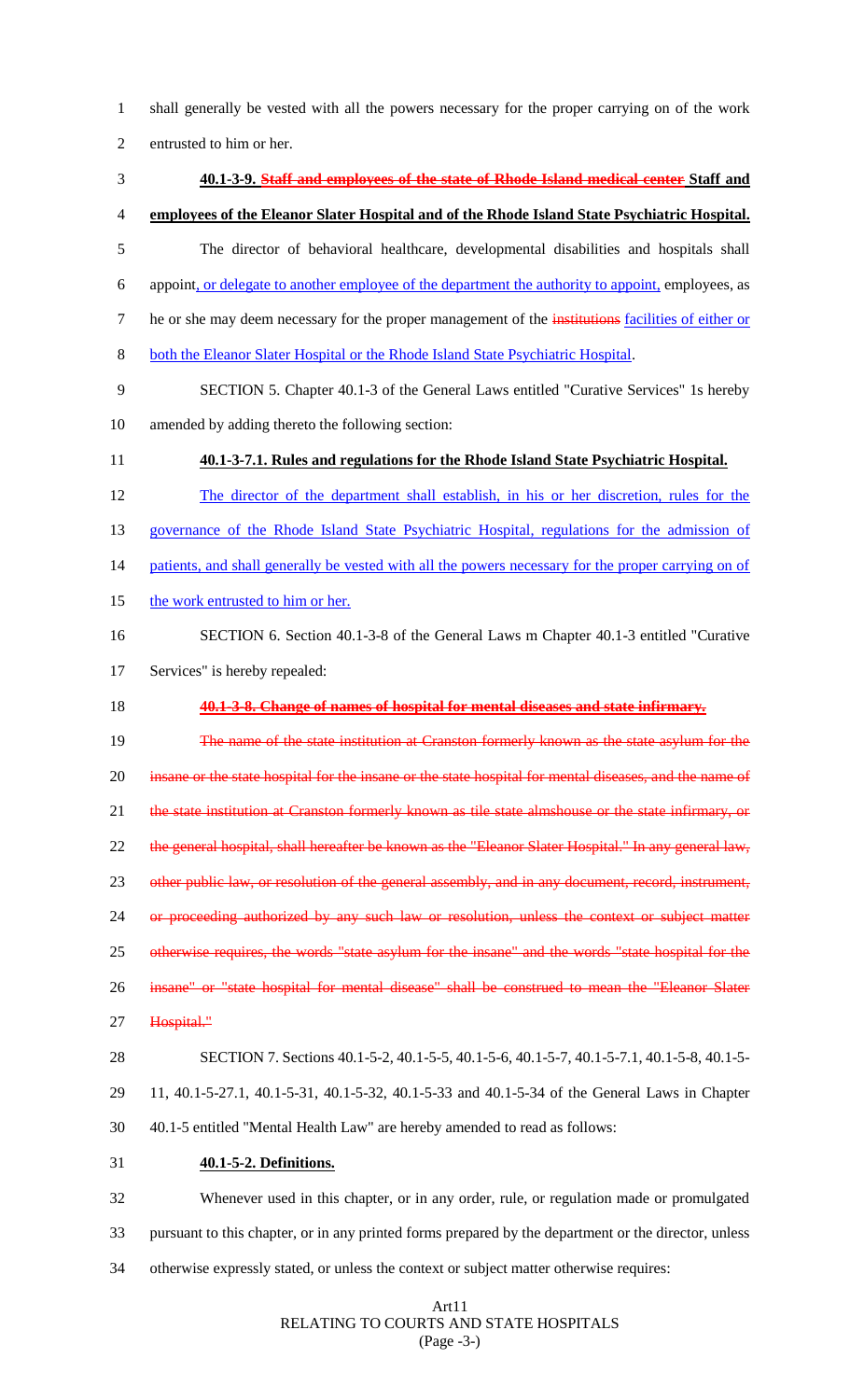(1) "Alternatives to admission or certification" means alternatives to a particular facility or treatment program, and shall include, but not be limited to, voluntary or court-ordered outpatient treatment, day treatment in a hospital, night treatment in a hospital, placement in the custody of a friend or relative, placement in a nursing home, referral to a community mental health clinic and home health aide services, or any other services that may be deemed appropriate.

 (2) "Care and treatment" means psychiatric care, together with such medical, nursing, psychological, social, rehabilitative, and maintenance services as may be required by a patient in association with the psychiatric care provided pursuant to an individualized treatment plan recorded in the patient's medical record.

10 (3) "Department" means the state department of behavioral healthcare, developmental 11 disabilities and hospitals.

12 (4) "Director" means the director of the state department of behavioral healthcare, 13 developmental disabilities and hospitals.

14  $(5)(i)$  "Facility" means a state hospital or psychiatric inpatient facility in the department 15 any public or private hospital licensed by the Rhode Island department of health that maintains staff 16 and facilities, including inpatient units, for the care and treatment of persons with psychiatric 17 illness, psychiatric disorders, and/or psychiatric disabilities; and in order to operate pursuant to 18 Mental Health Act as codified in this chapter, such facility and/or inpatient unit must be approved 19 by the director of the department of behavioral healthcare, developmental disabilities and hospitals 20 upon application of such facility and/or inpatient unit, a psychiatric inpatient facility maintained by 21 a political subdivision of the state for the care and/or treatment of the mentally disabled; a general 22 or specialized hospital maintaining staff and facilities for this purpose; and any of the several 23 community mental health services established pursuant to chapter 8.5 of this title; and any other 24 facility within the state providing inpatient psychiatric care and/or treatment and approved by the 25 director upon application of this facility. Included within this definition shall be all hospitals, 26 institutions, facilities, and services under the control and direction of the director and the 27 department, as provided in this chapter. Nothing contained herein shall be construed to amend or 28 repeal any of the provisions of chapter 16 of title 23. 29 (ii) The Eleanor Slater Hospital shall be required to apply to the department for approval

30 from the director to operate pursuant to this chapter.

31 (iii) The Rhode Island State Psychiatric Hospital shall be required to apply to the

32 department for approval from the director to operate pursuant to this chapter.

- 33 (6) "Indigent person" means a person who has not sufficient property or income to support
- 34 himself or herself, and to support the members of his or her family dependent upon him or her for

#### Art11 RELATING TO COURTS AND STATE HOSPITALS (Page -4-)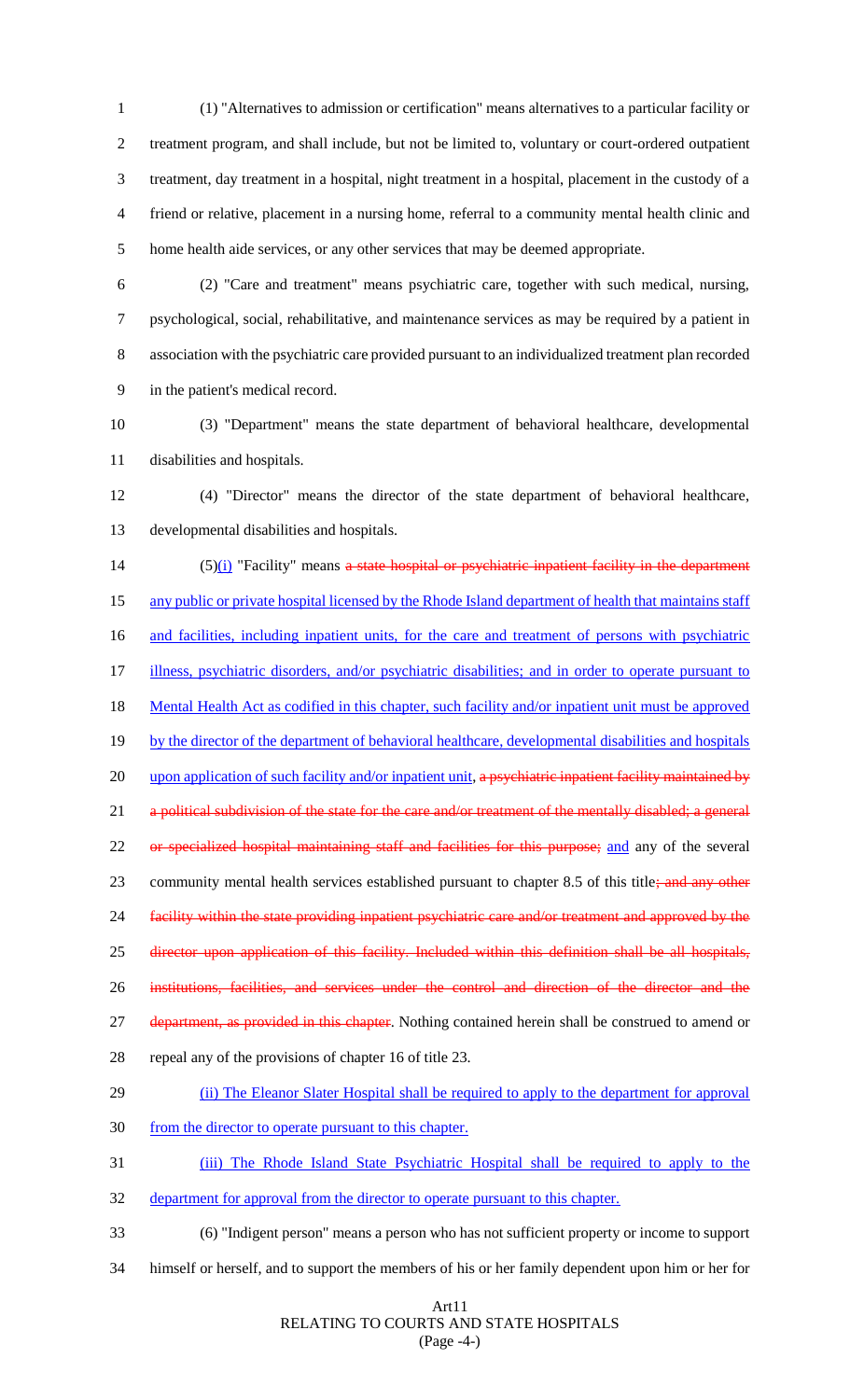- support, and/or is unable to pay the fees and costs incurred pursuant to any legal proceedings conducted under the provisions of this chapter.
- 

(7) "Likelihood of serious harm" means:

- (i) A substantial risk of physical harm to the person himself or herself as manifested by behavior evidencing serious threats of, or attempts at, suicide;
- (ii) A substantial risk of physical harm to other persons as manifested by behavior or threats evidencing homicidal or other violent behavior; or
- (iii) A substantial risk of physical harm to the mentally disabled person as manifested by behavior that has created a grave, clear, and present risk to his or her physical health and safety.
- (iv) In determining whether there exists a likelihood of serious harm, the physician and the court may consider previous acts, diagnosis, words, or thoughts of the patient. If a patient has been incarcerated, or institutionalized, or in a controlled environment of any kind, the court may give great weight to such prior acts, diagnosis, words, or thoughts.
- 14 (9)(8) "Mental health professional" means a psychiatrist, psychologist, or social worker and such other persons, including psychiatric nurse clinicians, as may be defined by rules and regulations promulgated by the director.
- ( $10)(9)$  "NICS database" means the National Instant Criminal Background Check System as created pursuant to section 103(b) of the Brady Handgun Violence Prevention Act (Brady Act),

Pub. L. No. 103-159, 107 Stat. 1536 as established by 28 C.F.R. 25.1.

- 20  $\left(\frac{(11)(10)}{2}\right)$ "Patient" means a person admitted voluntarily, certified or <u>re-certified</u> admitted to a facility according to the provisions of this chapter.
- 22  $\left(\frac{(12)(11)}{2}\right)$  "Physician" means a person  $\frac{du}{v}$  licensed by the Rhode Island department of 23 health to practice medicine or osteopathy in this state pursuant to chapter 37 of title 5.
- 24 (8)(12) "Mental disability" "Psychiatric disability" means a mental disorder in which the capacity of a person to exercise self-control or judgment in the conduct of his or her affairs and social relations, or to care for his or her own personal needs, is significantly impaired.
- 27 (13) "Psychiatric nurse clinician" means a licensed, professional registered nurse with a 28 master's degree in psychiatric nursing or related field who is licensed by the Rhode Island 29 department of health pursuant to chapter 34 of title 5 and who is currently working in the mental health field as defined by the American Nurses Association, and/or a licensed advanced practice
- registered nurse with a population focus of psychiatric/mental health population focus as defined
- 32 in paragraphs  $(2)$  and  $(12)(vi)$  of § 5-34-3.
- 33 (14) "Psychiatrist" means a person duly licensed by the Rhode Island department of health
- 34 to practice medicine or osteopathy in this state pursuant to chapter 37 of title 5 who has, in addition,

#### Art11 RELATING TO COURTS AND STATE HOSPITALS (Page -5-)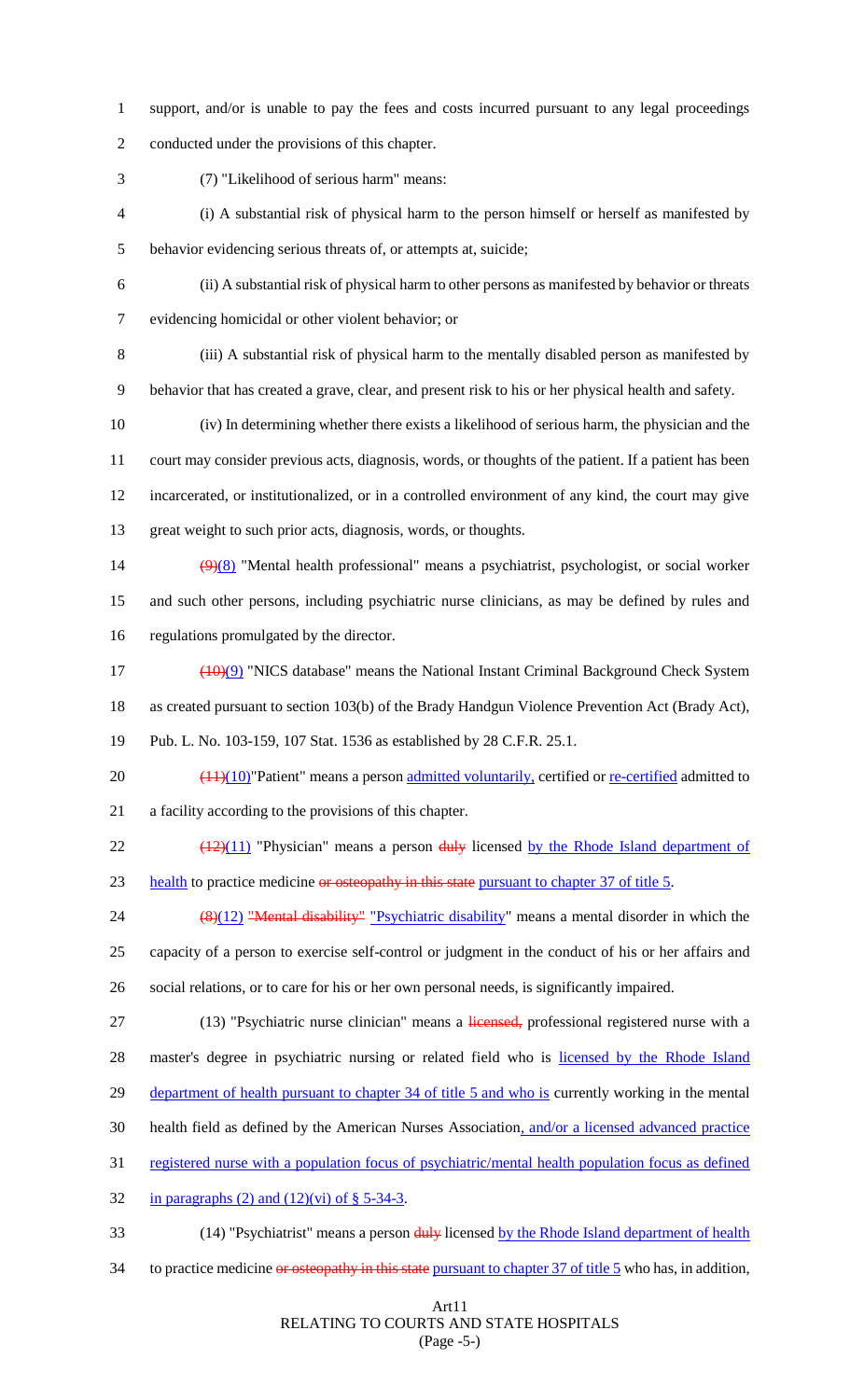- completed three (3) years of graduate psychiatric training in a program approved by the American
- Medical Association or American Osteopathic Association.
- 3 (15) "Psychologist" means a person certified licensed by the Rhode Island department of health pursuant to chapter 44 of title 5.
- 5 (16) "Social worker" means a person with who has a masters or further advanced degree from a school of social work, that is accredited by the council of social work education and who is licensed by the Rhode Island department of health pursuant to chapter 39.1 of title 5.
	-

**40.1-5-5. Admission of patients generally -- Rights of patients -- Patients' records --**

- **Competence of patients.**
- (a) Admissions. Any person who is in need of care and treatment in a facility, as herein defined, may be admitted or certified, received, and retained as a patient in a facility by complying with any one of the following admission procedures applicable to the case:
- 13 (1) Voluntary admission.
- (2) Emergency certification.
- (3) Civil court certification.
- (b) Forms. The director shall prescribe and furnish forms for use in admissions and patient notification procedures under this chapter.
- 18 (c) Exclusions. No defective delinquent, person with a mental psychiatric disability, or person under the influence of alcohol or drugs shall be certified to a facility, as herein defined, solely by reason of that condition, unless the person also qualified for admission or certification under the provisions of this chapter.

 (d) Examining physician. For purposes of certification, no examining physician shall be related by blood or marriage to the person who is applying for the admission of another, or to the person who is the subject of the application; nor shall he or she have any interest, contractually, testamentary, or otherwise (other than reasonable and proper charges for professional services rendered), in or against the estate or assets of the person who is the subject of the application; nor shall he or she be a manager, trustee, visitor, proprietor, officer, stockholder, or have any pecuniary interest, directly or indirectly, or, except as otherwise herein expressly provided, be a director, resident physician, or salaried physician, or employee in any facility to which it is proposed to admit the person.

 (e) Certificates. Certificates, as required by this chapter, must provide a factual description 32 of the person's behavior that indicates that the person concerned is mentally psychiatrically disabled, creates a likelihood of serious harm, and is in need of care and treatment in a facility as defined in this chapter. They shall further set forth such other findings as may be required by the

#### Art11 RELATING TO COURTS AND STATE HOSPITALS (Page -6-)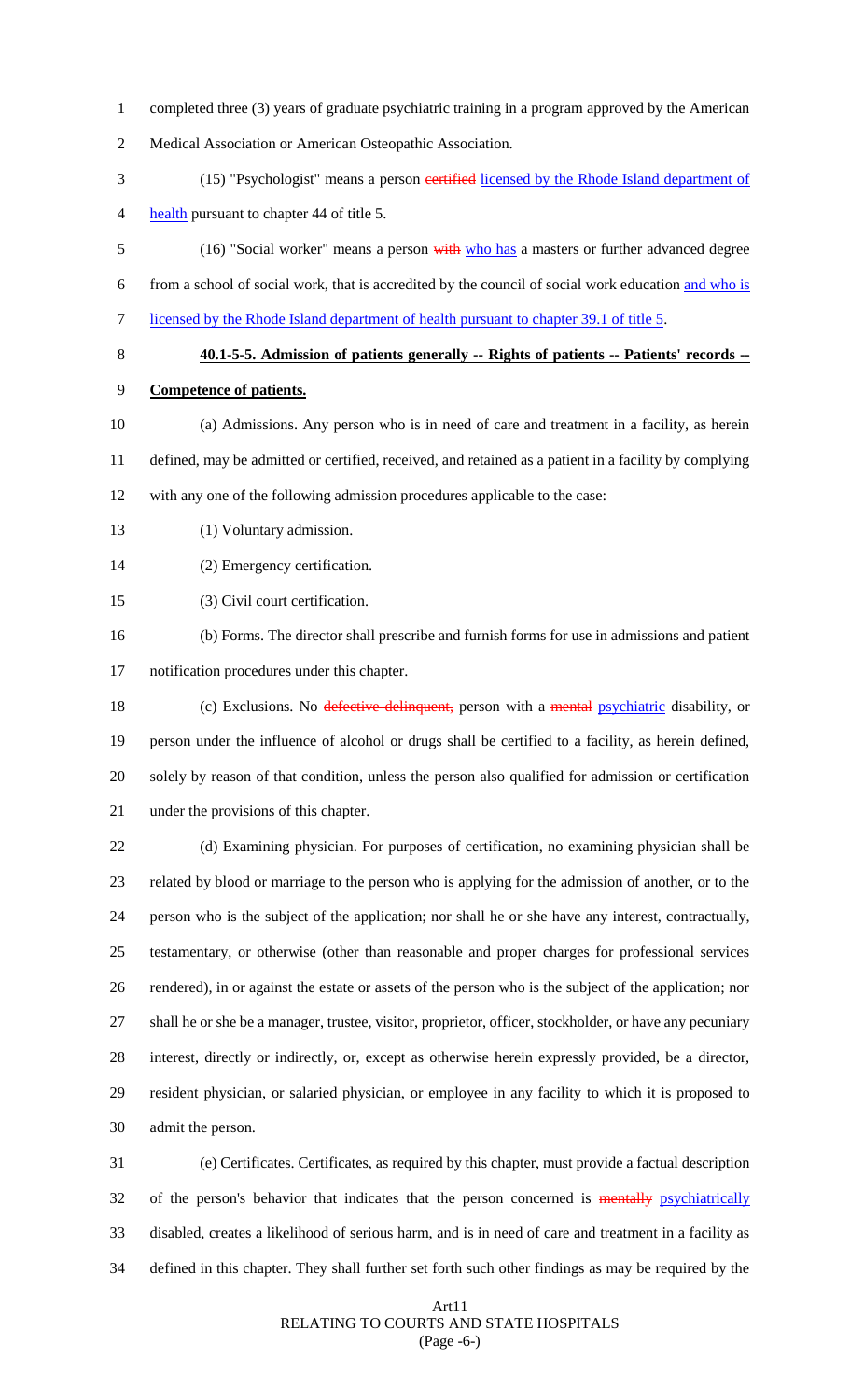particular certification procedure used. Certificates shall also show that an examination of the person concerned was made within five (5) days prior to the date of admission or certification, unless otherwise herein provided. The date of the certificate shall be the date of the commencement of the examination, and in the event examinations are conducted separately or over a period of days, then the five-day (5) period above referred to (unless otherwise expressly provided) shall be measured from the date of the commencement of the first examination. All certificates shall contain the observations upon which judgments are based, and shall contain other information as the director may by rule or regulation require.

 (f) Rights of patients. No patient admitted or certified to any facility under any provision of this chapter shall be deprived of any constitutional, civil, or legal right, solely by reason of such admission or certification nor shall the certification or admission modify or vary any constitutional or civil right, including, but not limited to, the right or rights:

13 (1) To privacy and dignity;

(2) To civil service or merit rating or ranking and appointment;

 (3) Relating to the granting, forfeiture or denial of a license, permit, privilege, or benefit pursuant to any law;

(4) To religious freedom;

 (5) To be visited privately at all reasonable times by his or her personal physician, attorney, and clergyperson, and by other persons at all reasonable times unless the official in charge of the facility determines either that a visit by any of the other persons or a particular visitation time would not be in the best interests of the patient and he or she incorporates a statement for any denial of visiting rights in the individualized treatment record of the patient;

 (6) To be provided with stationery, writing materials, and postage in reasonable amounts and to have free unrestricted, unopened, and uncensored use of the mails for letters;

 (7) To wear one's own clothes, keep and use personal possessions, including toilet articles; to keep and be allowed to spend a reasonable sum of money for canteen expenses and small purchases; to have access to individual storage space for his or her private use; and reasonable access to telephones to make and receive confidential calls; provided, however, that any of these rights may be denied for good cause by the official in charge of a facility or a physician designated by him or her. A statement of the reasons for any denial shall be entered in the individualized treatment record of the patient;

 (8) To seek independent psychiatric examination and opinion from a psychiatrist or mental health professional of his or her choice;

(9) To be employed at a gainful occupation insofar as the patient's condition permits,

#### Art11 RELATING TO COURTS AND STATE HOSPITALS (Page -7-)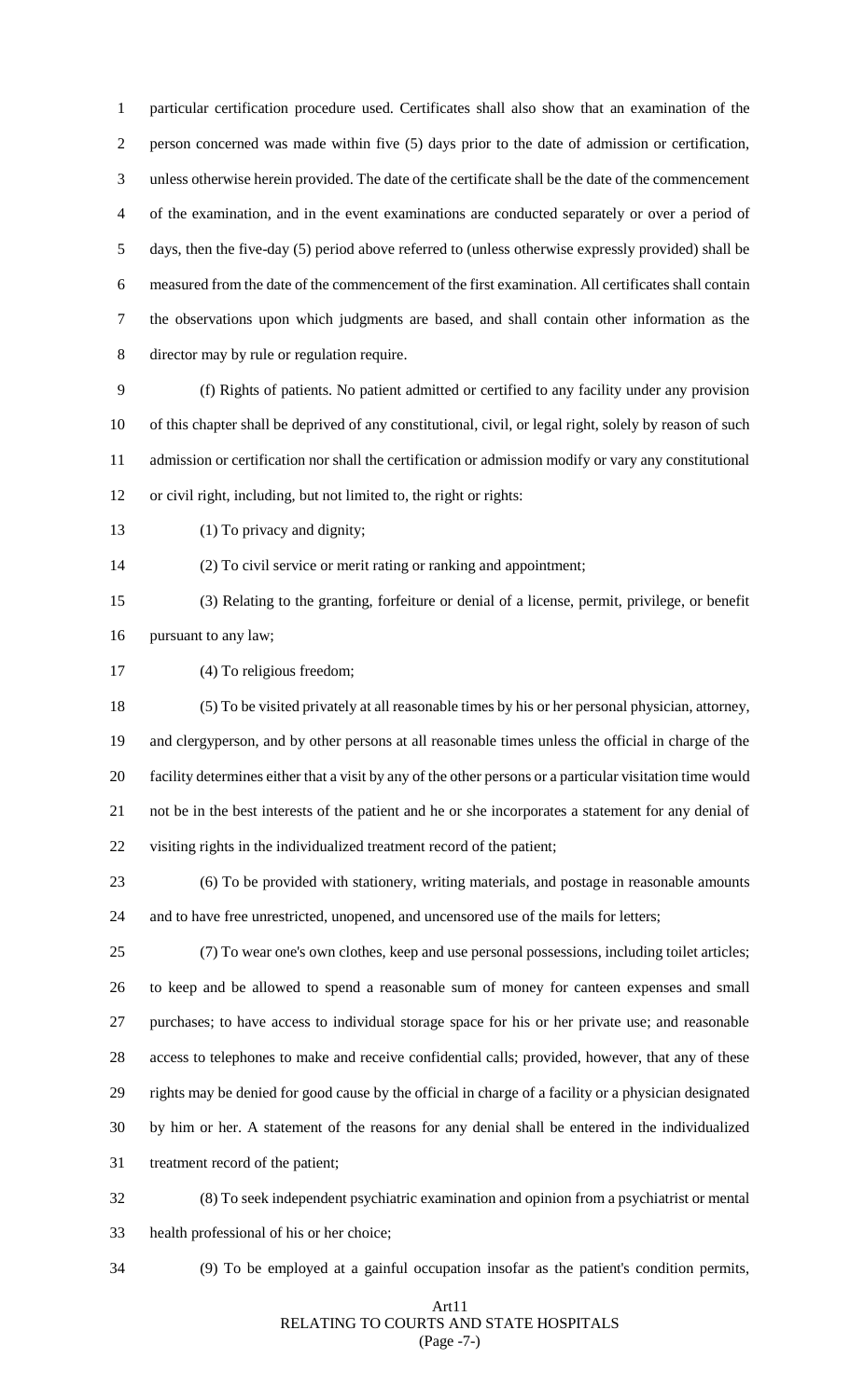provided however, that no patient shall be required to perform labor;

(10) To vote and participate in political activity;

(11) To receive and read literature;

- (12) To have the least possible restraint imposed upon the person consistent with affording him or her the care and treatment necessary and appropriate to his or her condition;
- 

(13) To have access to the mental health advocate upon request;

(14) To prevent release of his or her name to the advocate or next of kin by signing a form

provided to all patients for that purpose at the time of admission.

 (g) Records. A facility shall maintain for each patient admitted pursuant to this chapter, a comprehensive medical record. The record shall contain a recorded, individualized treatment plan, which shall at least monthly be reviewed by the physician of the facility who is chiefly responsible for the patient's care, notations of the reviews to be entered in the record. The records shall also contain information indicating at the time of admission or certification what alternatives to admission or certification are available to the patient; what alternatives have been investigated; and why the investigated alternatives were not deemed suitable. The medical record shall further contain other information as the director may by rule or regulation require.

 (h) Competence. A person shall not, solely by reason of his or her admission or certification to a facility for examination or care and treatment under the provisions of this chapter, thereby be deemed incompetent to manage his or her affairs; to contract; to hold, or seek a professional, occupational, or vehicle operator's license; to make a will; or for any other purpose. Neither shall any requirement be made, by rule, regulation, or otherwise, as a condition to admission and retention, that any person applying for admission shall have the legal capacity to contract, it being sufficient for the purpose, that the person understand the nature and consequence of making the application.

#### **40.1-5-6. Voluntary admission.**

 (a)(1) General. Any individual of lawful age may apply for voluntary admission to any 27 facility provided for by this law seeking care and treatment for alleged mental psychiatric disability. The application shall be in writing, signed by the applicant in the presence of at least one witness, who shall attest to the application by placing his or her name and address thereon. If the applicant has not yet attained his or her eighteenth (18th) birthday, the application shall be signed by him or her and his or her parent, guardian, or next of kin.

 (2) Admission of children. Any person who is under the age of eighteen (18) and who receives medical benefits funded in whole or in part by either the department of children, youth and families or by the department of human services may be admitted to any facility provided for by

#### Art11 RELATING TO COURTS AND STATE HOSPITALS (Page -8-)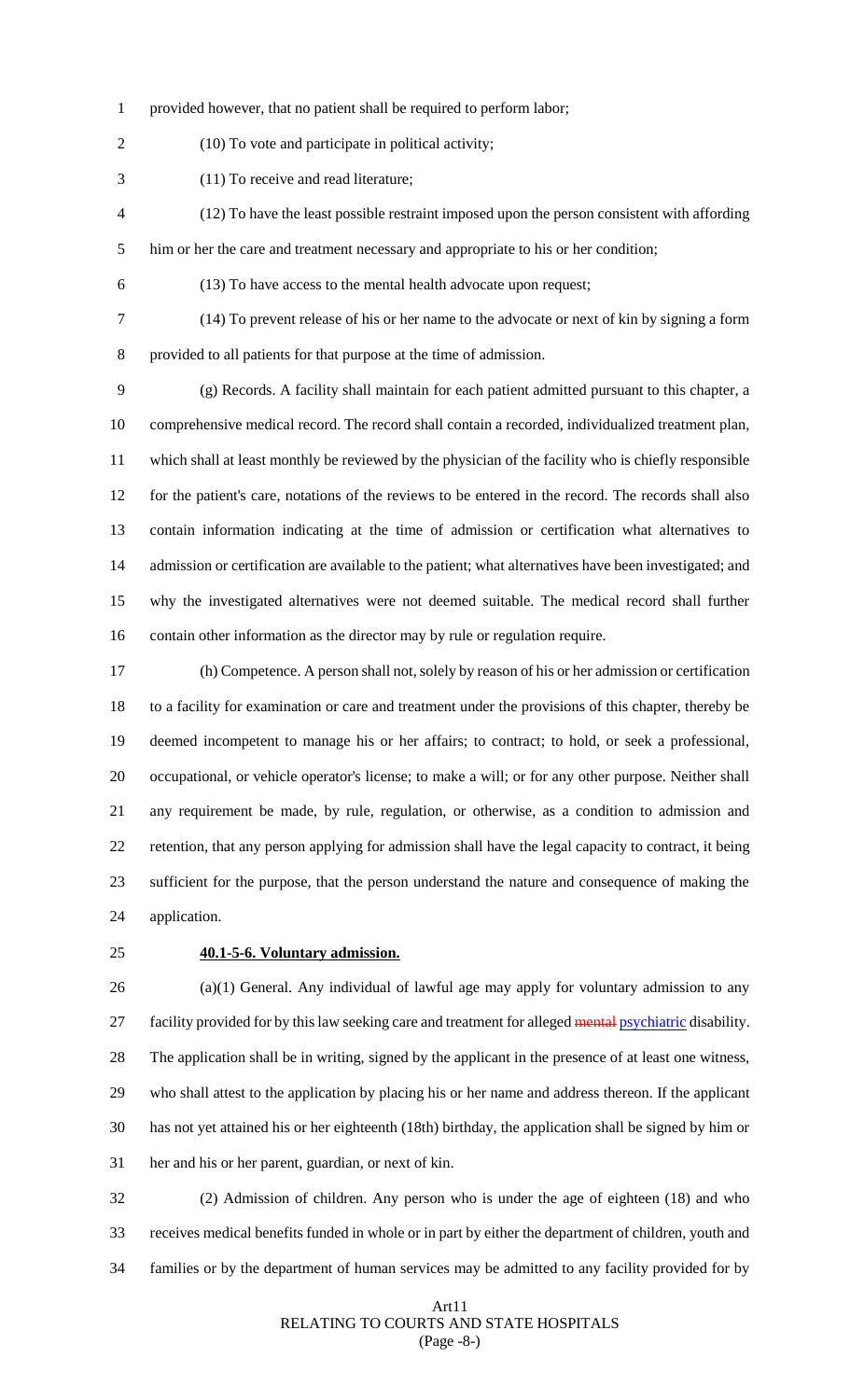1 this chapter seeking care and treatment for alleged mental psychiatric disability only after an initial mental health crisis intervention is completed by a provider who is licensed by the department of children, youth and families for emergency services, has proper credentials, and is contracted with the RIte Care health plan or the state and the provider, after considering alternative services to hospitalization with the child, family and other providers, requests prior authorization for the admission from a representative of the child and family's insurance company or utilization review organization representing the insurance company. If the inpatient hospital admits a child without the crisis intervention and prior authorization from the insurance company or utilization review organization, the hospital will be paid a rate equivalent to an Administratively Necessary Day (AND) for each day that the insurance company or utilization review organization representing the insurance company determines that the child did not meet the inpatient level-of-care criteria. The state shall ensure that this provision is included in all publicly financed contracts and agreements for behavioral health services. Activities conducted pursuant to this section shall be exempt from the provisions of § 23-17.12 [repealed], but shall be subject to the provisions of subsection (b) of this section.

 (3) The department of human services shall develop regulations for emergency admissions that would allow the admitting hospital to maintain its compliance with the provisions of the act while meeting the need of the child.

 (b) Period of treatment. If it is determined that the applicant is in need of care and treatment 20 for mental psychiatric disability and no suitable alternatives to admission are available, he or she shall be admitted for a period not to exceed thirty (30) days. Successive applications for continued voluntary status may be made for successive periods not to exceed ninety (90) days each, so long as care and treatment is deemed necessary and documented in accordance with the requirements of this chapter and no suitable alternatives to admission are available.

(c) Discharge.

 (1) A voluntary patient shall be discharged no later than the end of the business day following of his or her presenting a written notice of his or her intent to leave the facility to the medical official in charge or the medical official designated by him or her, unless that official or another qualified person from the facility files an application for the patient's civil court certification pursuant to § 40.1-5-8. The notice shall be on a form prescribed by the director and made available to all patients at all times. If a decision to file an application for civil court certification is made, the patient concerned and his or her legal guardian(s), if any, shall receive immediately, but in no event later than twelve (12) hours from the making of the decision, notice of the intention from the official in charge of the facility, or his or her designee, and the patient

#### Art11 RELATING TO COURTS AND STATE HOSPITALS (Page -9-)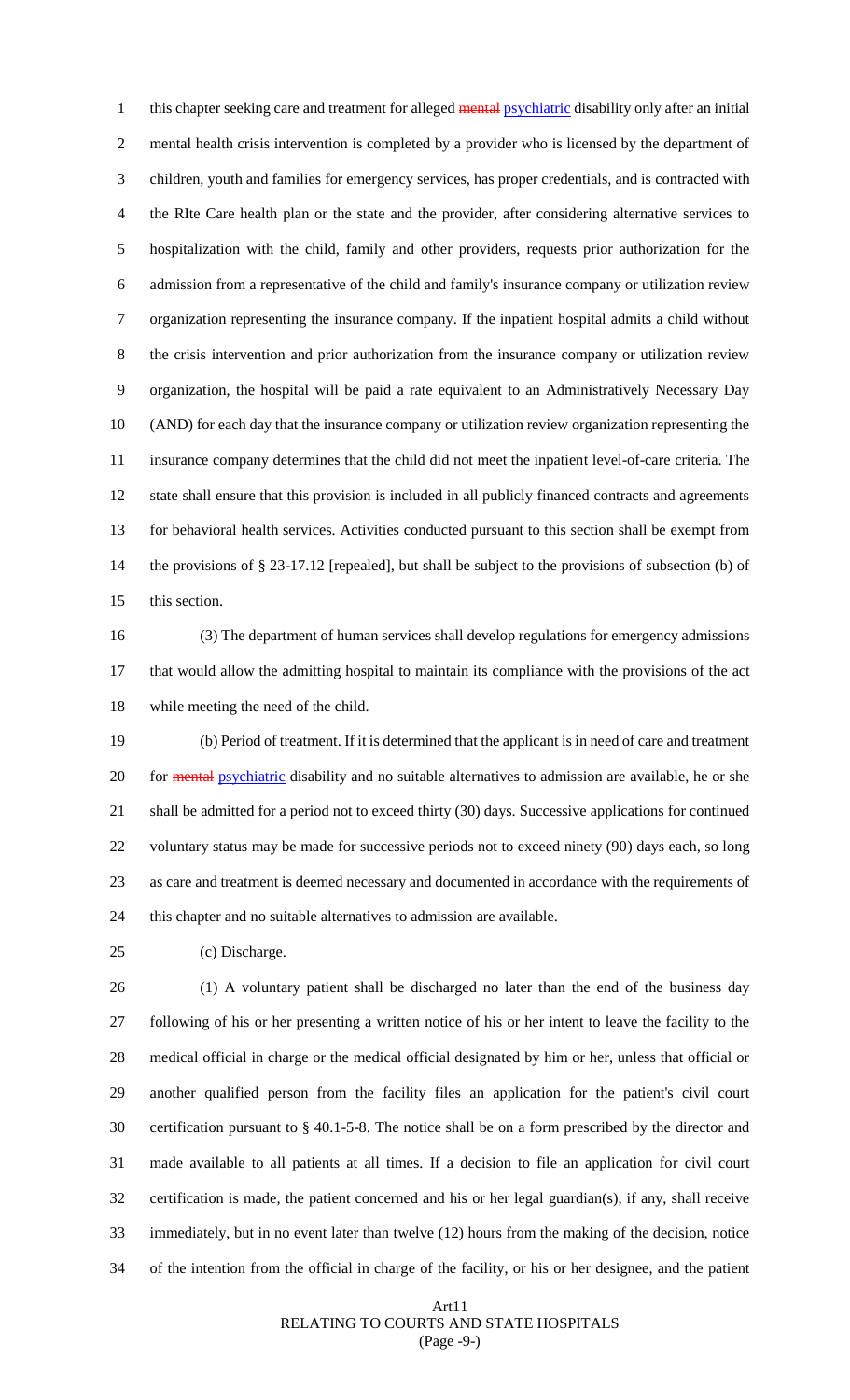business days, pending the filing and setting down for hearing of the application under § 40.1-5-8. (2) A voluntary patient who gives notice of his or her intention or desire to leave the facility may at any time during the period of his or her hospitalization prior to any certification pursuant to § 40.1-5-8, following the giving of the notice, submit a written communication withdrawing the notice, whereby his or her voluntary status shall be considered to continue unchanged until the expiration of thirty (30) or ninety (90) days as provided in subsection (b). In the case of an individual under eighteen (18) years of age, the notice or withdrawal of notice may be given by either of the persons who made the application for his or her admission, or by a person of equal or closer relationship to the patient, who shall, as well, receive notice from the official in charge 11 indicating a decision to present an application for civil court certification. The official may in his or her discretion refuse to discharge the patient upon notice given by any person other than the person who made the application, and in the event of such a refusal, the person giving notice may apply to a justice of the family court for release of the patient.

may, in the discretion of the official, be detained for an additional period not to exceed two (2)

 (d) Examination at facility. The medical official in charge of a facility shall ensure that all voluntary patients receive preliminary physical and psychiatric examinations within twenty-four (24) hours of admission. Furthermore, a complete psychiatric examination shall be conducted to determine whether the person qualifies for care and treatment under the provisions of this chapter. The examination shall begin within forty-eight (48) hours of admission and shall be concluded as soon as practicable, but in no case shall extend beyond five (5) days. The examination shall include an investigation with the prospective patient of (1) What alternatives for admission are available and (2) Why those alternatives are not suitable. The alternatives for admission investigated and reasons for unsuitability, if any, shall be recorded on the patient's record. If it is determined that the patient does not belong to the voluntary class in that a suitable alternative to admission is available, or is otherwise ineligible for care and treatment, he or she shall be discharged.

 (e) Rights of voluntary patients. A voluntary patient shall be informed, in writing, of his or her status and rights as a voluntary patient immediately upon his or her admission, and again at the time of his or her periodic review(s) as provided in § 40.1-5-10, including his or her rights pursuant to § 40.1-5-5(f). Blank forms for purposes of indicating an intention or desire to leave a facility shall be available at all times and on and in all wards and segments of a facility wherein voluntary patients may reside.

#### **40.1-5-7. Emergency certification.**

(a) Applicants.

(1) Any physician who, after examining a person, has reason to believe that the person is

#### Art11 RELATING TO COURTS AND STATE HOSPITALS (Page -10-)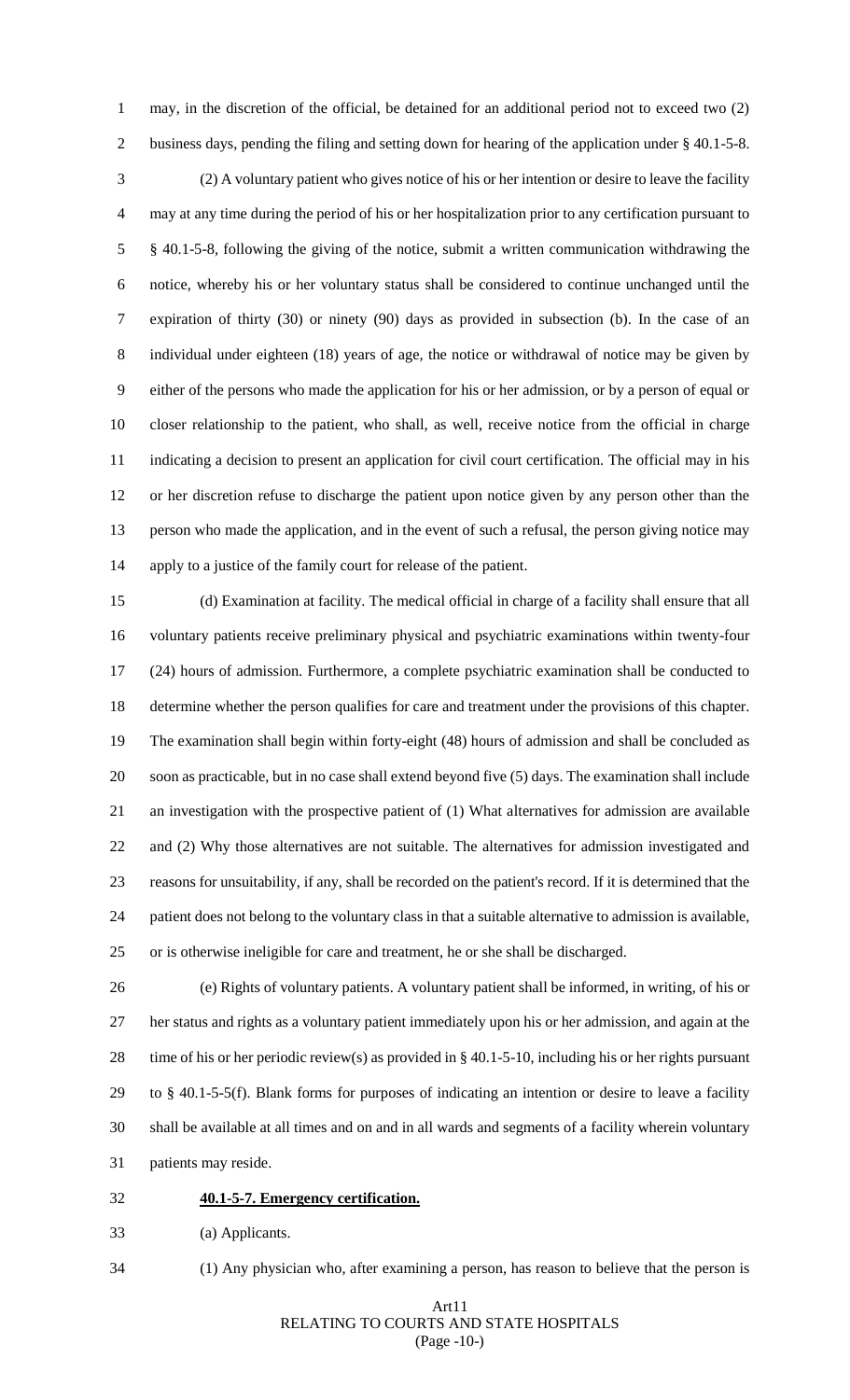in need of immediate care and treatment, and is one whose continued unsupervised presence in the 2 community would create an imminent likelihood of serious harm by reason of mental psychiatric disability, may apply at a facility for the emergency certification of the person thereto. The medical director, or any other physician employed by the proposed facility for certification, may apply under this subsection if no other physician is available and he or she certifies this fact. If an examination is not possible because of the emergency nature of the case and because of the refusal of the person to consent to the examination, the applicant on the basis of his or her observation may determine, in accordance with the above, that emergency certification is necessary and may apply therefor. In the event that no physician is available, a qualified mental health professional who believes the person to be in need of immediate care and treatment, and one whose continued unsupervised presence in the community would create an imminent likelihood of serious harm by 12 reason of mental psychiatric disability, may make the application for emergency certification to a facility. Application shall in all cases be made to the facility that, in the judgment of the applicant at the time of application, would impose the least restraint on the liberty of the person consistent with affording him or her the care and treatment necessary and appropriate to his or her condition. 16 (2) Whenever an applicant, who is not employed by a community mental health center 17 established pursuant to chapter 8.5 of this title, has reason to believe that either the institute of 18 mental health Rhode Island State Psychiatric Hospital or the Eleanor Slater Hospital is the appropriate facility for the person, the application shall be directed to the community mental health center that serves the area in which the person resides, if the person is a Rhode Island resident, or the area in which the person is physically present, if a nonresident, and the qualified mental health

22 professional(s) at the center shall make the final decision on the application to either the institute

23 of mental health Rhode Island State Psychiatric Hospital or the Eleanor Slater Hospital or may

determine whether some other disposition should be made.

 (b) Applications. An application for certification hereunder shall be in writing and filed with the facility to which admission is sought. The application shall be executed within five (5) days prior to the date of filing and shall state that it is based upon a personal observation of the prospective patient by the applicant within the five-day (5) period. It shall include a description of the applicant's credentials and the behavior that constitutes the basis for his or her judgment that the prospective patient is in need of immediate care and treatment and that a likelihood of serious 31 harm by reason of mental psychiatric disability exists, and shall include, as well, any other relevant information that may assist the admitting physician at the facility to which application is made. 33 Whenever practicable, prior to transporting or arranging for the transporting of a prospective patient 34 to a facility, the applicant shall telephone or otherwise communicate with the facility to describe

#### Art11 RELATING TO COURTS AND STATE HOSPITALS (Page -11-)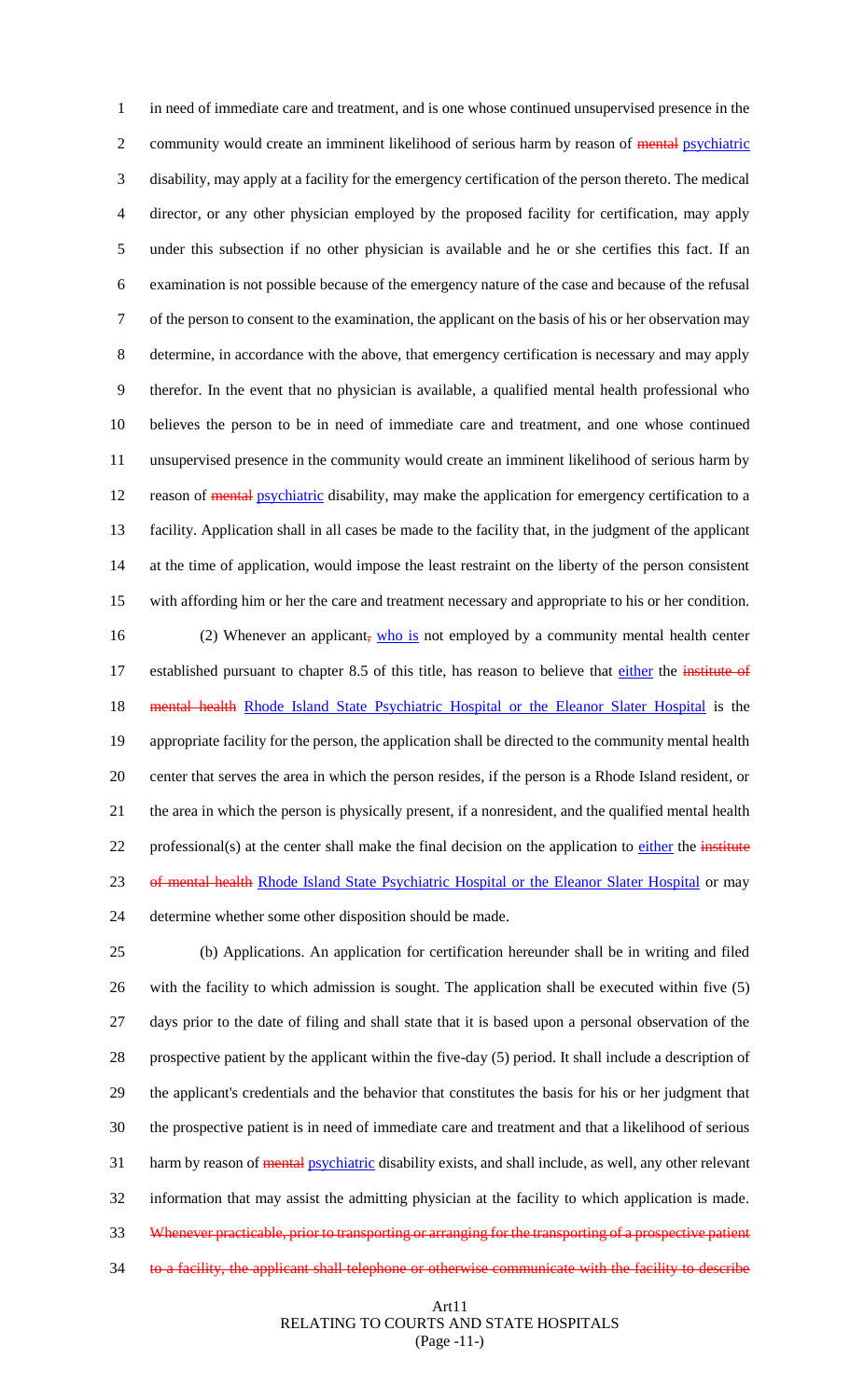1 the circumstances and known clinical history to determine whether it is the proper facility to receive 2 the person, and to give notice of any restraint to be used or to determine whether restraint is necessary. The application shall state whether the facility, in the judgment of the applicant at the time of application, would impose the least restraint on the liberty of the person consistent with 5 affording him or her the care and treatment necessary and appropriate to his or her condition. Whenever practicable, prior to transporting or arranging for the transporting of a prospective patient to a facility, the applicant shall telephone or otherwise communicate with the facility to describe the circumstances and known clinical history to determine whether it is the proper facility to receive 9 the person, and to give notice of any restraint to be used or to determine whether restraint is

10 necessary.

 (c) Confirmation; discharge; transfer. Within one hour after reception at a facility, the person regarding whom an application has been filed under this section shall be seen by a physician. As soon as possible, but in no event later than twenty-four (24) hours after reception, a preliminary examination and evaluation of the person by a psychiatrist or a physician under his or her supervision shall begin. The psychiatrist shall not be an applicant hereunder. The preliminary examination and evaluation shall be completed within seventy-two (72) hours from its inception by the psychiatrist. If the psychiatrist determines that the patient is not a candidate for emergency certification, he or she shall be discharged. If the psychiatrist(s) determines that the person who is the subject of the application is in need of immediate care and treatment and is one whose continued unsupervised presence in the community would create an imminent likelihood of serious harm by 21 reason of mental psychiatric disability, he or she shall confirm the admission for care and treatment under this section of the person to the facility, provided the facility is one that would impose the least restraint on the liberty of the person consistent with affording him or her the care and treatment necessary and appropriate to his or her condition and that no suitable alternatives to certification are available. If at any time the official in charge of a facility, or his or her designee, determines that the person is not in need of immediate care and treatment, or is not one whose continued unsupervised presence in the community would create an imminent likelihood of serious harm by 28 reason of **mental psychiatric** disability, or suitable alternatives to certification are available, he or she shall immediately discharge the person. In addition, the official may arrange to transfer the person to an appropriate facility if the facility to which he or she has been certified is not one that imposes the least restraint on the liberty of the person consistent with affording him or her the care and treatment necessary and appropriate to his or her condition.

- (d) Custody. Upon the request of an applicant under this section, to be confirmed in writing,
- it shall be the duty of any peace officer of this state or of any governmental subdivision thereof to

#### Art11 RELATING TO COURTS AND STATE HOSPITALS (Page -12-)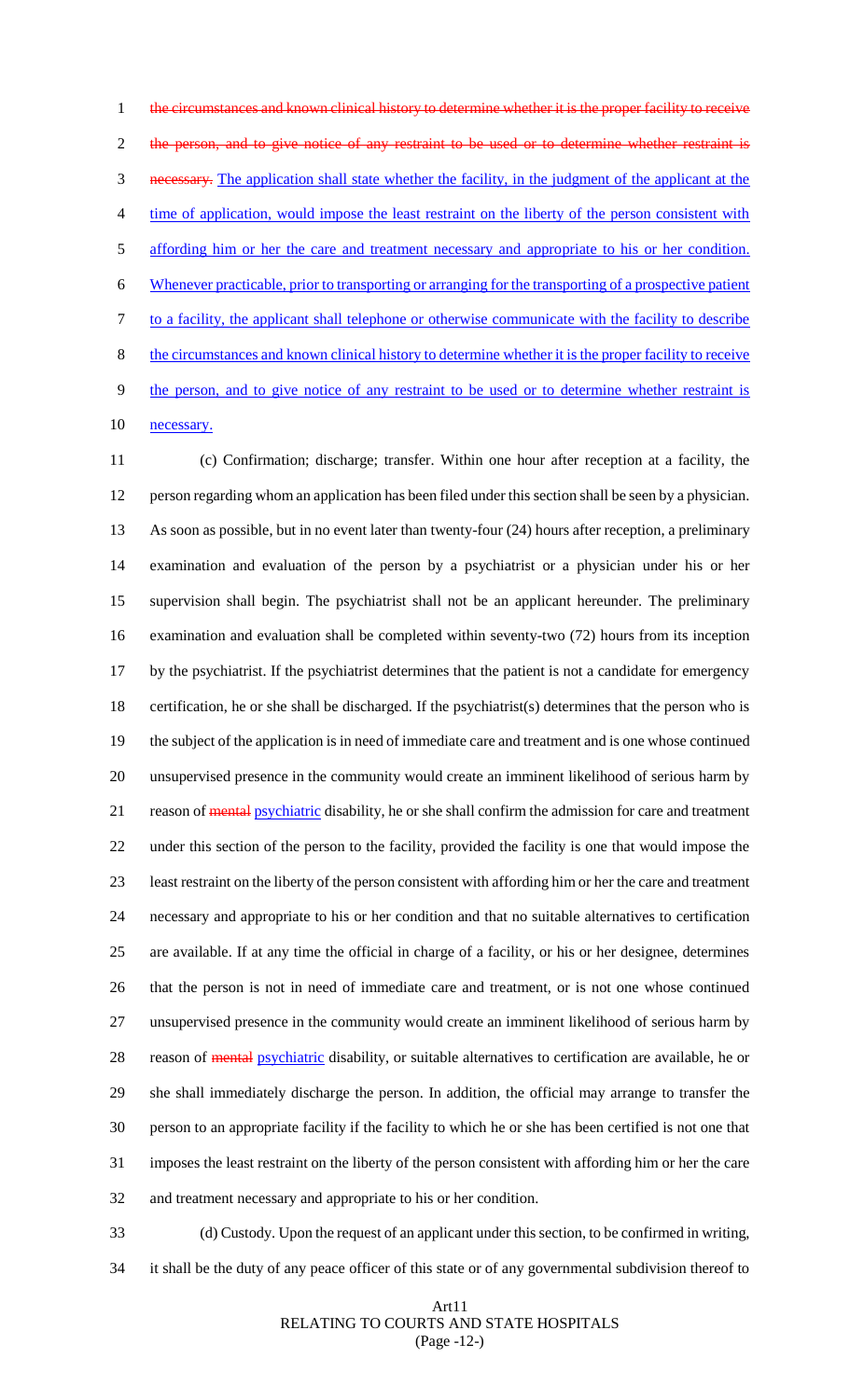1 whom request has been made, to take into custody and transport the person to the facility 2 designated, the person to be expeditiously presented for admission thereto to take into custody and immediately transport the person to the designated facility for admission thereto.

 (e) Ex parte court order. An applicant under this section may present a petition to any judge of the district court or any justice of the family court, in the case of a person who is the subject of an application who has not yet attained his or her eighteenth birthday, for a warrant directed to any peace officer of the state or any governmental subdivision thereof to take into custody the person who is the subject of the application and immediately transport the person to a designated facility. The application shall set forth that the person who is to be certified is in need of immediate care and treatment and his or her continued unsupervised presence in the community would create an 11 imminent likelihood of serious harm by reason of mental psychiatric disability, and the reasons why an order directing a peace officer to transport the person to a designated facility is necessary.

 (f) Notification of rights. No person shall be certified to a facility under the provisions of this section unless appropriate opportunity is given to apply for voluntary admission under the provisions of § 40.1-5-6 and unless he or she, or a parent, guardian, or next of kin, has been informed, in writing, on a form provided by the department, by the official in charge of the facility: (1) That he or she has a right to the voluntary admission; (2) That a person cannot be certified until all available alternatives to certification have been investigated and determined to be unsuitable; and (3) That the period of hospitalization or treatment in a facility cannot exceed ten (10) days under this section, except as provided in subsection (g) of this section.

 (g) Period of treatment. A person shall be discharged no later than ten (10) days measured from the date of his or her admission under this section, unless an application for a civil court certification has been filed and set down for a hearing under the provisions of § 40.1-5-8, or the person remains as a voluntary patient pursuant to § 40.1-5-6.

#### **40.1-5-7.1. Emergency transportation by police.**

 (a) Any police officer may take an individual into protective custody and take or cause the person to be taken to an emergency room of any hospital, by way of emergency vehicle, if the officer has reason to believe that:

 (1) The individual is in need of immediate care and treatment, and is one whose continued unsupervised presence in the community would create an imminent likelihood of serious harm by 31 reason of **mental psychiatric** disability if allowed to be at liberty pending examination by a licensed physician; or

33 (2) The individual is in need of immediate assistance due to mental psychiatric disability and requests the assistance.

#### Art11 RELATING TO COURTS AND STATE HOSPITALS (Page -13-)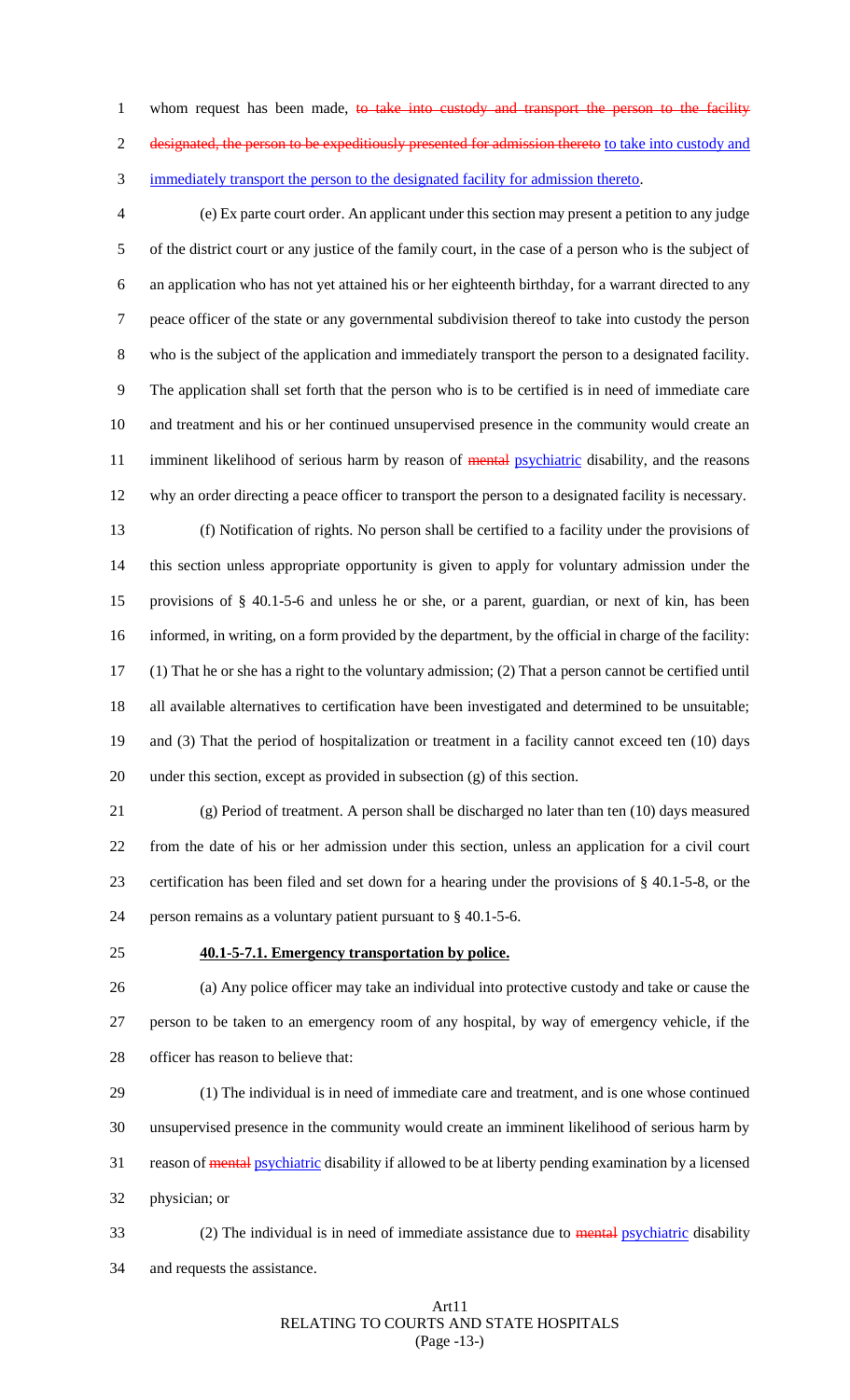(b) The officer making the determination to transport will document the reason for the decision in a police report and travel with the individual to the hospital to relay the reason for transport to the attending medical staff.

## **40.1-5-8. Civil court certification.**

 (a) Petitions. A verified petition may be filed in the district court, or family court in the case of a person who has not reached his or her eighteenth (18th) birthday, for the certification to a facility of any person who is alleged to be in need of care and treatment in a facility, and whose continued unsupervised presence in the community would create a likelihood of serious harm by reason of mental psychiatric disability. The petition may be filed by any person with whom the subject of the petition may reside; or at whose house he or she may be; or the father or mother, husband or wife, brother or sister, or the adult child of the person; the nearest relative if none of the above are available; or his or her guardian; or the attorney general; or a local director of public welfare; or the director of the department of behavioral healthcare, developmental disabilities and hospitals; the director of the department of human services; or the director of the department of corrections; the director of the department of health; the warden of the adult correctional institutions; the superintendent of the boys training school for youth, or his or her designated agent; or the director of any facility, or his or her designated agent, whether or not the person shall have been admitted and is a patient at the time of the petition. A petition under this section shall be filed only after the petitioner has investigated what alternatives to certification are available and determined why the alternatives are not deemed suitable.

 (b) Contents of petition. The petition shall state that it is based upon a personal observation of the person concerned by the petitioner within a ten-day (10) period prior to filing. It shall include a description of the behavior that constitutes the basis for the petitioner's judgment that the person 24 concerned is in need of care and treatment and that a likelihood of serious harm by reason of mental 25 psychiatric disability exists. In addition, the petitioner shall indicate what alternatives to certification are available; what alternatives have been investigated; and why the investigated alternatives are not deemed suitable.

 (c) Certificates and contents thereof. A petition hereunder shall be accompanied by the certificates of two (2) physicians unless the petitioner is unable to afford, or is otherwise unable to obtain, the services of a physician or physicians qualified to make the certifications. The certificates shall be rendered pursuant to the provisions of § 40.1-5-5, except when the patient is a resident in a facility, the attending physician and one other physician from the facility may sign the certificates, and shall set forth that the prospective patient is in need of care and treatment in a facility and would likely benefit therefrom, and is one whose continued unsupervised presence in the

#### Art11 RELATING TO COURTS AND STATE HOSPITALS (Page -14-)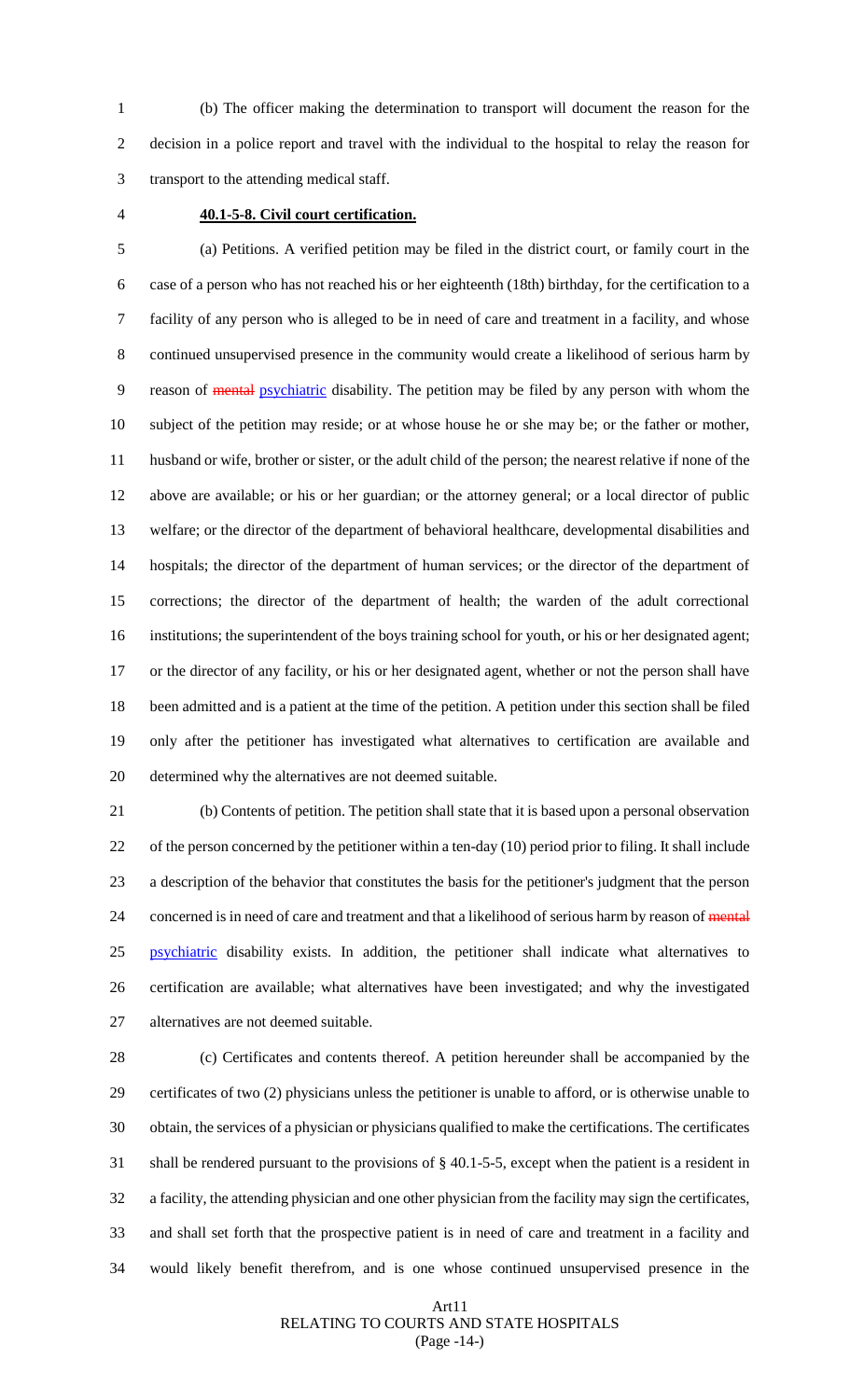1 community would create a likelihood of serious harm by reason of mental psychiatric disability together with the reasons therefor. The petitions and accompanying certificates shall be executed under penalty of perjury, but shall not require the signature of a notary public thereon.

(d) Preliminary hearing.

 (1) Upon a determination that the petition sets forth facts constituting reasonable grounds to support certification, the court shall summon the person to appear before the court at a preliminary hearing, scheduled no later than five (5) business days from the date of filing. This hearing shall be treated as a priority on the court calendar and may be continued only for good cause shown. In default of an appearance, the court may issue a warrant directing a police officer to bring the person before the court.

 (2) At the preliminary hearing, the court shall serve a copy of the petition upon the person and advise him or her of the nature of the proceedings and of his or her right to counsel. If the person is unable to afford counsel, the court forthwith shall appoint the mental health advocate for him or her. If the court finds that there is no probable cause to support certification, the petition shall be dismissed, and the person shall be discharged unless the person applies for voluntary admission. However, if the court is satisfied by the testimony that there is probable cause to support certification, a final hearing shall be held not less than seven (7) days, nor more than twenty-one (21) days, after the preliminary hearing, unless continued at the request of counsel for the person, and notice of the date set down for the hearing shall be served on the person. Copies of the petition and notice of the date set down for the hearing shall also be served immediately upon the person's nearest relatives or legal guardian, if known, and to any other person designated by the patient, in writing, to receive copies of notices. The preliminary hearing can be waived by a motion of the patient to the court if the patient is a resident of a facility.

(e) Petition for examination.

 (1) Upon motion of either the petitioner or the person, or upon its own motion, the court may order that the person be examined by a psychiatrist appointed by the court. The examination may be conducted on an outpatient basis and the person shall have the right to the presence of counsel while it is being conducted. A report of the examination shall be furnished to the court, the petitioner, and the person and his or her counsel at least forty-eight (48) hours prior to the hearing. (2) If the petition is submitted without two (2) physicians' certificates as required under subsection (c), the petition shall be accompanied by a motion for a psychiatric examination to be ordered by the court. The motion shall be heard on the date of the preliminary hearing set by the court pursuant to subsection (d), or as soon thereafter as counsel for the subject person is engaged, appointed, and ready to proceed. The motion shall be verified or accompanied by affidavits and

#### Art11 RELATING TO COURTS AND STATE HOSPITALS (Page -15-)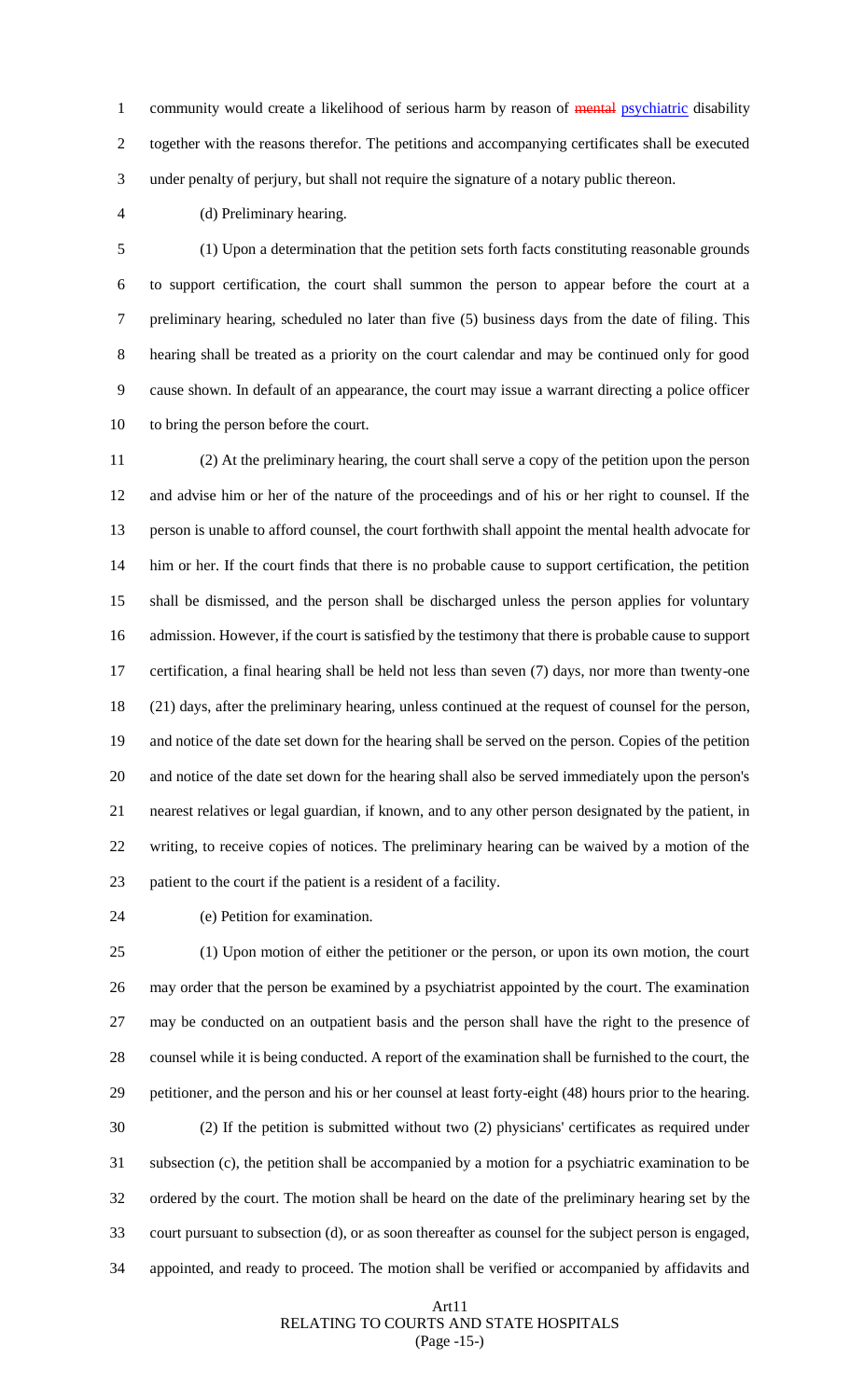shall set forth facts demonstrating the efforts made to secure examination and certification by a physician or physicians and shall indicate the reasons why the efforts failed.

 (3) After considering the motion and testimony as may be offered on the date of hearing the motion, the court may deny the application and dismiss the petition, or upon finding: (i) That there is a good cause for the failure to obtain one or more physician's certificates in accordance with subsection (c); and (ii) That there is probable cause to substantiate the allegations of the petition, the court shall order an immediate examination by two (2) qualified psychiatrists, pursuant 8 to subsection  $(e)(1)$ .

 (f) Professional assistance. A person with respect to whom a court hearing has been ordered under this section shall have, and be informed of, a right to employ a mental health professional of his or her choice to assist him or her in connection with the hearing and to testify on his or her behalf. If the person cannot afford to engage such a professional, the court shall, on application, allow a reasonable fee for the purpose.

 (g) Procedure. Upon receipt of the required certificates and/or psychiatric reports as applicable hereunder, the court shall schedule the petition for final hearing unless, upon review of the reports and certificates, the court concludes that the certificates and reports do not indicate, with 17 supporting reasons, that the person who is the subject of the petition is in need of care and treatment; that his or her unsupervised presence in the community would create a likelihood of serious harm 19 by reason of mental psychiatric disability; and that all alternatives to certification have been investigated and are unsuitable, in which event the court may dismiss the petition.

 (h) Venue. An application for certification under this section shall be made to, and all proceedings pursuant thereto shall be conducted in, the district court, or family court in the case of a person who has not yet reached his or her eighteenth (18th) birthday, of the division or county in which the subject of an application may reside or may be, or when the person is already a patient in a facility, in the district court or family court of the division or county in which the facility is located, subject, however, to application by any interested party for change of venue because of inconvenience of the parties or witnesses or the condition of the subject of the petition or other valid judicial reason for the change of venue.

 (i) Hearing. A hearing scheduled under this section shall be conducted pursuant to the following requirements:

 (1) All evidence shall be presented according to the usual rules of evidence that apply in civil, non-jury cases. The subject of the proceedings shall have the right to present evidence in his or her own behalf and to cross examine all witnesses against him or her, including any physician who has completed a certificate or filed a report as provided hereunder. The subject of the

#### Art11 RELATING TO COURTS AND STATE HOSPITALS (Page -16-)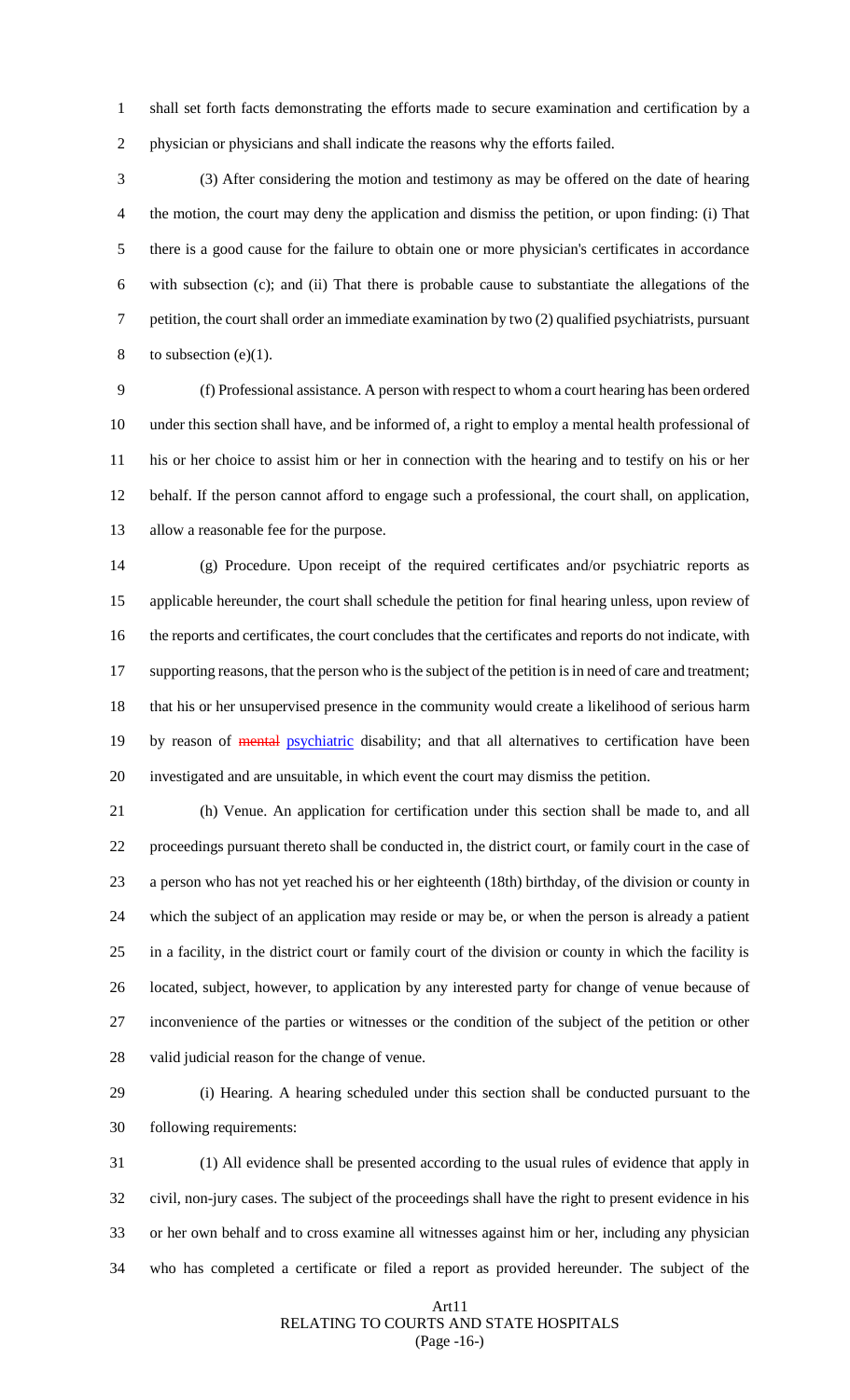proceedings shall have the further right to subpoena witnesses and documents, the cost of such to be borne by the court where the court finds upon an application of the subject that the person cannot afford to pay for the cost of subpoenaing witnesses and documents.

 (2) A verbatim transcript or electronic recording shall be made of the hearing that shall be impounded and obtained or examined only with the consent of the subject thereof (or in the case of a person who has not yet attained his or her eighteenth (18th) birthday, his or her parent, guardian, or next of kin) or by order of the court.

 (3) The hearing may be held at a location other than a court, including any facility where the subject may currently be a patient, where it appears to the court that holding the hearing at another location would be in the best interests of the subject thereof.

 (4) The burden of proceeding and the burden of proof in a hearing held pursuant to this section shall be upon the petitioner. The petitioner has the burden of demonstrating that the subject of the hearing is in need of care and treatment in a facility; is one whose continued unsupervised 14 presence in the community would create a likelihood of serious harm by reason of mental 15 psychiatric disability; and what alternatives to certification are available, what alternatives to certification were investigated, and why these alternatives were not deemed suitable.

 (5) The court shall render a decision within forty-eight (48) hours after the hearing is concluded.

 (j) Order. If the court at a final hearing finds by clear and convincing evidence that the subject of the hearing is in need of care and treatment in a facility, and is one whose continued 21 unsupervised presence in the community would, by reason of mental psychiatric disability, create a likelihood of serious harm, and that all alternatives to certification have been investigated and deemed unsuitable, it shall issue an order committing the person to the custody of the director for care and treatment or to an appropriate facility. In either event, and to the extent practicable, the person shall be cared for in a facility that imposes the least restraint upon the liberty of the person consistent with affording him or her the care and treatment necessary and appropriate to his or her condition. No certification shall be made under this section unless and until full consideration has been given by the certifying court to the alternatives to in-patient care, including, but not limited to, a determination of the person's relationship to the community and to his or her family; of his or her employment possibilities; and of all available community resources, alternate available living arrangements, foster care, community residential facilities, nursing homes, and other convalescent facilities. A certificate ordered pursuant to this section shall be valid for a period of six (6) months from the date of the order. At the end of that period the patient shall be discharged, unless he or she is discharged prior to that time, in which case the certification shall expire on the date of the

#### Art11 RELATING TO COURTS AND STATE HOSPITALS (Page -17-)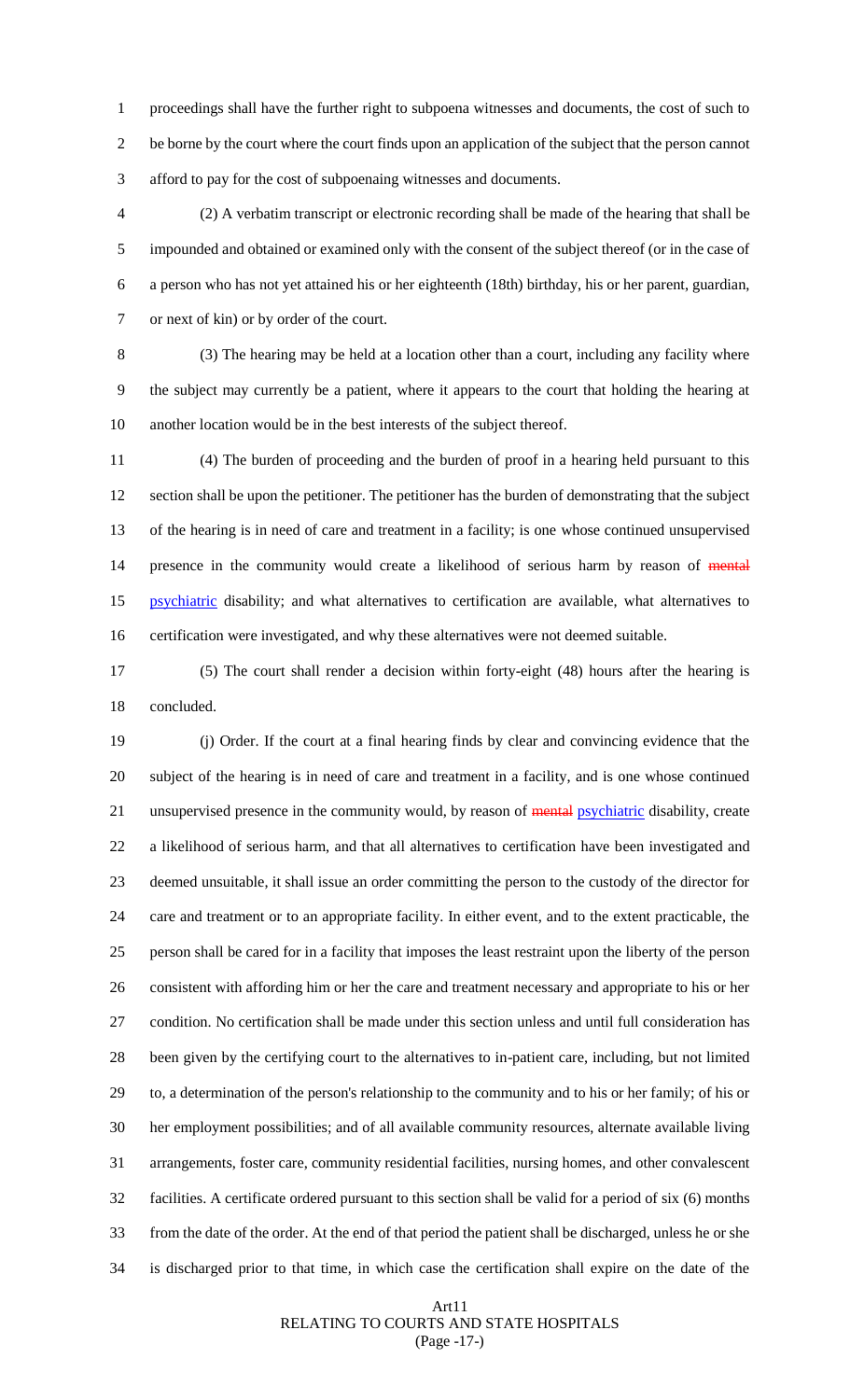discharge.

(k) Appeals.

 (1) A person certified under this section shall have a right to appeal from a final hearing to the supreme court of the state within thirty (30) days of the entry of an order of certification. The person shall have the right to be represented on appeal by counsel of his or her choice or by the mental health advocate if the supreme court finds that he or she cannot afford to retain counsel. Upon a showing of indigency, the supreme court shall permit an appeal to proceed without payment of costs, and a copy of the transcript of the proceedings below shall be furnished to the subject of the proceedings, or to his or her attorney, at the expense of the state. The certifying court shall advise the person of all his or her rights pursuant to this section immediately upon the entry of an order of certification.

 (2) Appeals under this section shall be given precedence, insofar as practicable, on the supreme court dockets. The district and family courts shall promulgate rules with the approval of the supreme court to insure the expeditious transmission of the record and transcript in all appeals pursuant to this chapter.

16 (1) Submission to NICS database.

 (1) The district court shall submit the name, date of birth, gender, race or ethnicity, and date of civil commitment to the National Instant Criminal Background Check System (NICS) database of all persons subject to a civil court certification order pursuant to this section within forty-eight (48) hours of certification.

 (2) Any person affected by the provisions of this section, after the lapse of a period of three (3) years from the date such civil certification is terminated, shall have the right to appear before the relief from disqualifiers board.

 (3) Upon notice of a successful appeal pursuant to subsection (k), the district court shall, as soon as practicable, cause the appellant's record to be updated, corrected, modified, or removed from any database maintained and made available to the NICS and reflect that the appellant is no longer subject to a firearms prohibition as it relates to 18 U.S.C. § 922(d)(4) and 18 U.S.C. § 922(g)(4).

 (m) Equitable authority. In addition to the powers heretofore exercised, the district and family courts are hereby empowered, in furtherance of their jurisdiction under this chapter, to grant petitions for instructions for the provision or withholding of treatment as justice and equity may require.

#### **40.1-5-11. Discharge -- Recertification.**

## (a) The official in charge of any facility, or his or her designated agent, on having his or

#### Art11 RELATING TO COURTS AND STATE HOSPITALS (Page -18-)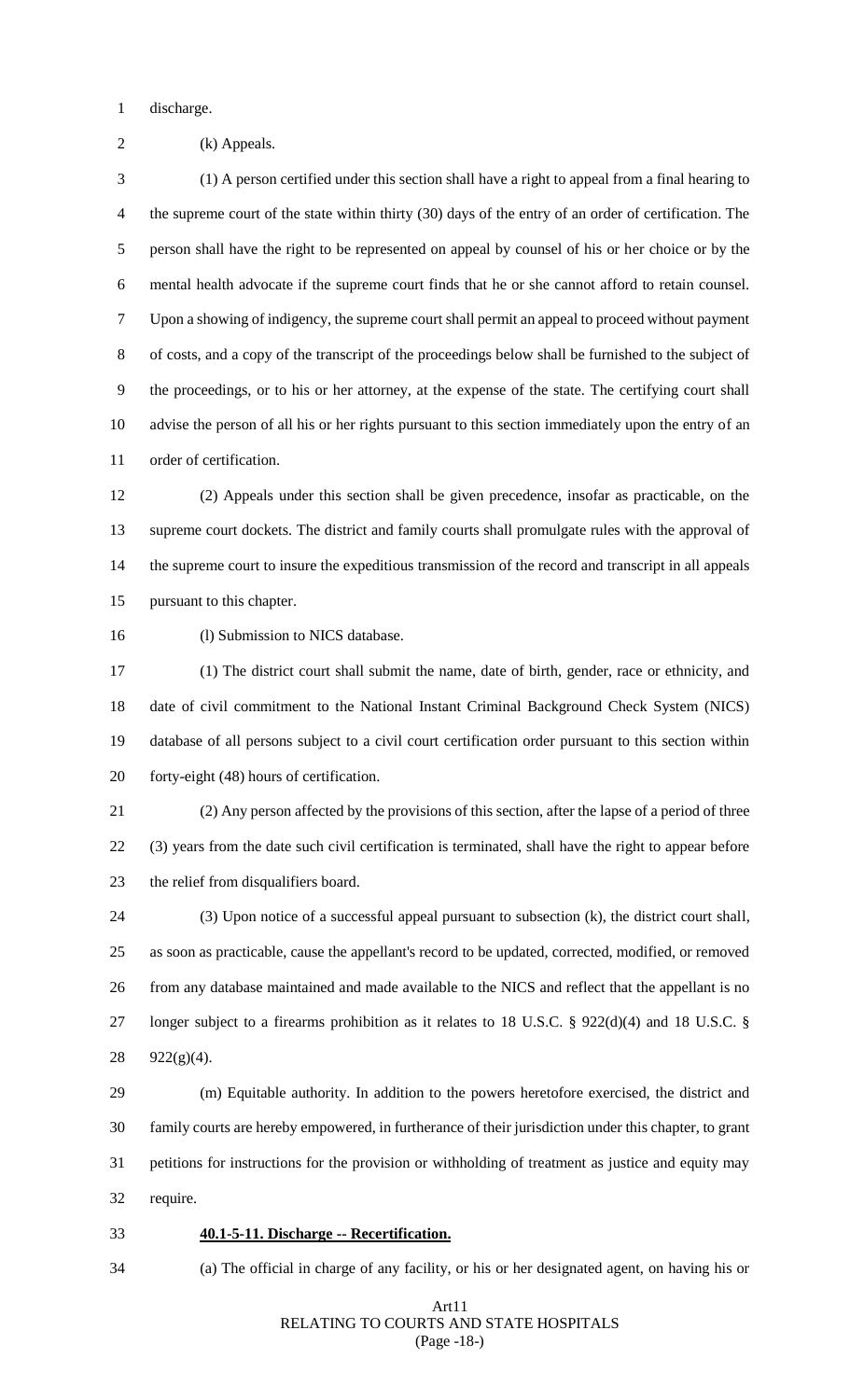- her reasons noted on the patient's records, shall discharge any patient certified or admitted pursuant
- to the provisions of this chapter, when:
- 

(1) Suitable alternatives to certification or admission are available;

- (2) The patient is, in the judgment of the official, recovered;
- (3) The patient is not recovered, but discharge, in the judgment of the official, will not create a likelihood of serious harm by reason of mental psychiatric disability.
- 

 (b) When a patient discharge is requested and if the discharge is denied, the reasons therefor shall be stated, in writing, and noted in the patient's record and a copy thereof shall be given to the person applying for the release.

 (c) At the expiration of the six-month (6) period set forth in § 40.1-5-8(j), or any subsequent six-month (6) period following recertification pursuant to this section, the patient shall be unconditionally released unless a recertification petition is filed by the official in charge of a facility, or his or her designated agent, within no less than fifteen (15) days and no more than thirty (30) days prior to the scheduled expiration date of a six-month (6) period. A hearing must be held pursuant to the petition and a decision rendered before the expiration of the six-month (6) period. A recertification hearing shall follow all of the procedures set forth in § 40.1-5-8 and recertification may be ordered only if the petitioner proves by clear and convincing evidence that the conduct and responses of the patient during the course of the previous six-month (6) period indicate that the patient is presently in need of care and treatment in a facility; is one whose continued unsupervised 20 presence in the community would create a likelihood of serious harm by reason of mental 21 psychiatric disability; and that all alternatives to recertification have been investigated and deemed unsuitable.

## **40.1-5-27.1. Disclosure by mental health professional.**

 (a) Notwithstanding §§ 40.1-5-26 and 40.1-5-27, a mental health professional providing 25 care and treatment to an adult person with a mental psychiatric disability as defined in  $\frac{240.1}{5}$ 26  $\frac{2(8)}{8}$  \frac{\dots} 40.1-5-2(12) may provide certain information to a family member or other person if this 27 family member or other person lives with and provides direct care to the mentally psychiatrically disabled person, and without such direct care there would be significant deterioration in the 29 mentally psychiatrically disabled person's daily functioning, and such disclosure would directly assist in the care of the mentally psychiatrically disabled person. Disclosure can be made only at 31 the written request of the family member or person living with the mentally psychiatrically disabled person.

33 (b) Prior to the disclosure, the mentally psychiatrically disabled person shall be informed, in writing, of the request, the name of the person requesting the information, the reason for the

#### Art11 RELATING TO COURTS AND STATE HOSPITALS (Page -19-)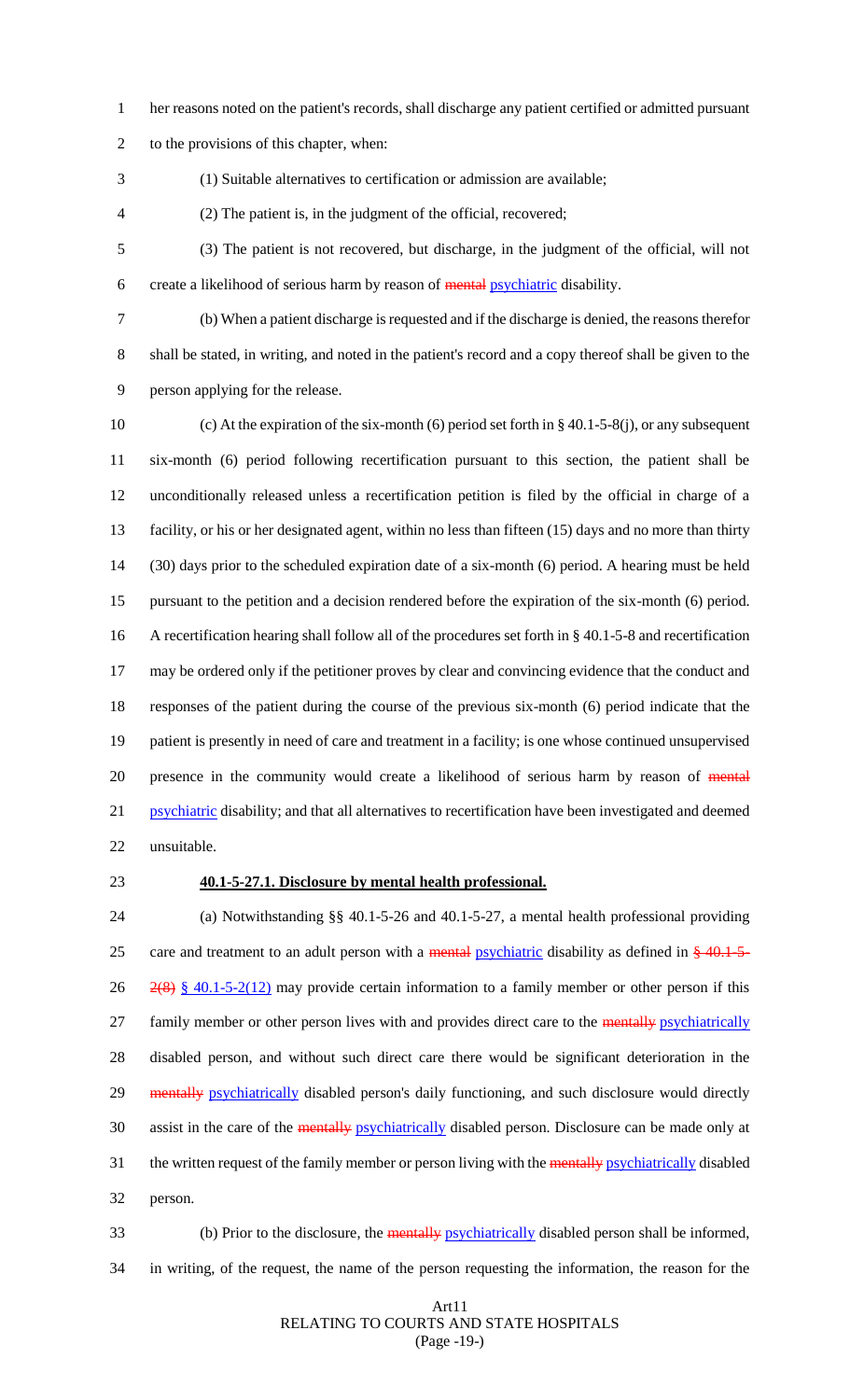1 request, and the specific information being provided. Prior to disclosure, the mentally psychiatrically disabled person shall be provided the opportunity to give or withhold consent. If the mentally psychiatrically disabled person withholds consent, the information shall not be disclosed and the family member or other person shall be provided the opportunity to appeal. Disclosures shall be limited to information regarding diagnosis, admission to or discharge from a treatment facility, the name of the medication prescribed, and side effects of prescribed medication.

 (c) On or before April 1, 1993, the department of behavioral healthcare, developmental disabilities and hospitals shall promulgate rules and regulations to further define and interpret the provisions of this section. In the development of these rules and regulations, the department shall work with an advisory committee composed, at a minimum, of proportionate representation from the following: the Coalition of Consumer Self Advocates, the Alliance for the Mentally Ill, the Mental Health Association of Rhode Island, the Council of Community Mental Health Centers, the mental health advocate, and Rhode Island Protection and Advocacy Services. Rules and regulations by the department shall include the provision of an appeals process, that would serve to protect the 15 rights of mentally psychiatrically disabled persons under the law.

## **40.1-5-31. Maintenance of facilities.**

 Facilities under the jurisdiction, supervision, and control of the department shall be 18 maintained, and services shall be provided, for the care and treatment of the mentally 19 psychiatrically disabled of the state and for other persons and related purposes as shall be provided and authorized by law.

### **40.1-5-32. Transfer of patients.**

 (a) No transfer of a patient already in a facility shall be made to a facility, or section of a facility, maintained for patients certified upon an order of a court or judge having criminal jurisdiction in a proceeding arising out of a criminal offense. The official in charge of a facility, or his or her designated agent, shall have reasonable discretion to order or permit transfers within a facility for reason of finances, adequacy of personnel, and upon conditions set forth in rules or regulations promulgated by the director pursuant hereto.

 (b) A patient certified to any facility pursuant to the provisions of this chapter may be transferred, with his or her consent or that of his or her guardian, to any facility within or without the state or to an institution operated by the Veterans' Administration or to any agency of the United 31 States government for the treatment of mental psychiatric disability at a facility under its jurisdiction, within or without the state, when deemed in the interest of the patient and approved by the transferring and receiving facilities. A transfer as above described may be accomplished without the consent of a patient, or his or her guardian, only upon prior application to, and a hearing

#### Art11 RELATING TO COURTS AND STATE HOSPITALS (Page -20-)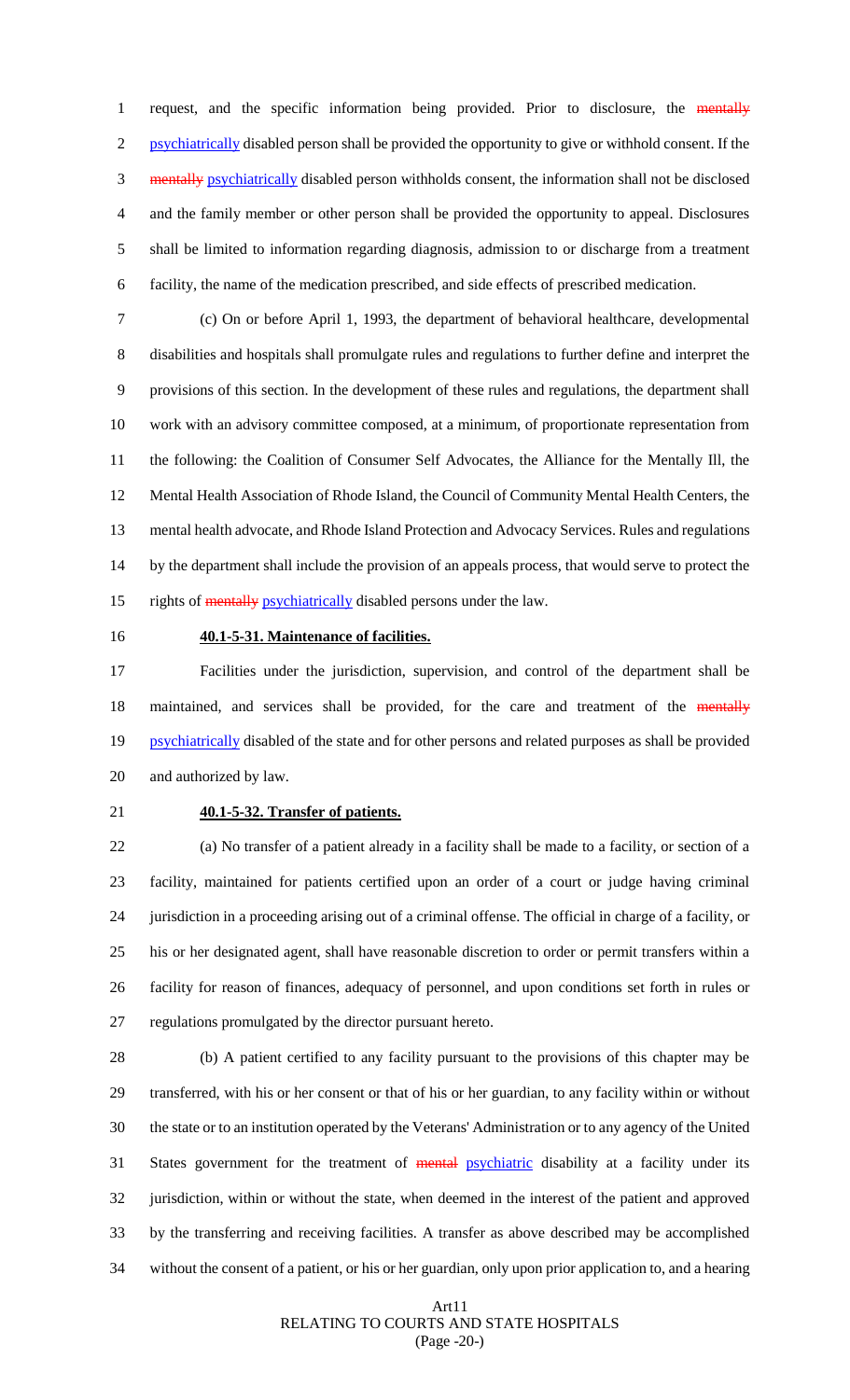in, the district court (or family court in the case of a patient under eighteen (18) years of age) and a specific finding by the court that the proposed transfer is in the best interests of the patient and is to a facility that will afford the patient the care and treatment necessary and appropriate to his or her condition.

 (c) A patient received on voluntary admission may be transferred as provided in subsection (b) with his or her consent; and if the patient shall not yet have attained his or her eighteenth birthday, with the consent of his or her parent, guardian, next of kin, or person who signed for his or her admission. A voluntary patient may be transferred to another facility without his or her consent only upon the filing of a petition for certification to the facility, and a finding of probable cause at a preliminary hearing in accordance with § 40.1-5-8.

 (d) Patients transferred to facilities without the state, or to the Veterans' Administration or the United States Public Health Service, or another agency operated by the United States government, shall be subject to the rules and regulations of the facility or institution to which they are transferred, and the person or official in charge thereof, in connection with the care and treatment of the patient, being vested with the same powers as persons in charge of similar facilities within the state, provided that no such transfer shall be made to a facility maintained for the purpose of patients committed upon an order of a court or judge having criminal jurisdiction in a proceeding arising out of a criminal offense. Transfers of patients between states that have entered into the interstate compact on mental health shall be pursuant to and in accordance with said compact whenever applicable.

#### **40.1-5-33. Payment for care and treatment.**

 For the purposes of this chapter, facilities shall be maintained by the state for the care, 23 treatment, and maintenance of the mentally psychiatrically disabled, and the patients may be maintained and treated in the facilities or in foster family care, and may receive the services conditioned upon prompt and regular payments for the care, maintenance, and treatment or for the services in amounts as fixed by the director. In the discretion of the director, the rates so fixed may be the reimbursement rates or in excess thereof. A preference shall be given to persons whose estate, or the person or persons legally liable for their support, cannot sufficiently pay for the care and treatment, or for the services in licensed private facilities or from sources outside the department. The director, in his or her discretion, may accept payments for services at less than the reimbursement rates, but the acceptance of the lesser payments shall not release the patient, his or her estate, or relatives, if they have sufficient financial ability, from the obligation to make up the difference between the amount fixed, accepted, or paid and the full reimbursement rates.

#### **40.1-5-34. Exclusiveness of this chapter.**

Art11 RELATING TO COURTS AND STATE HOSPITALS (Page -21-)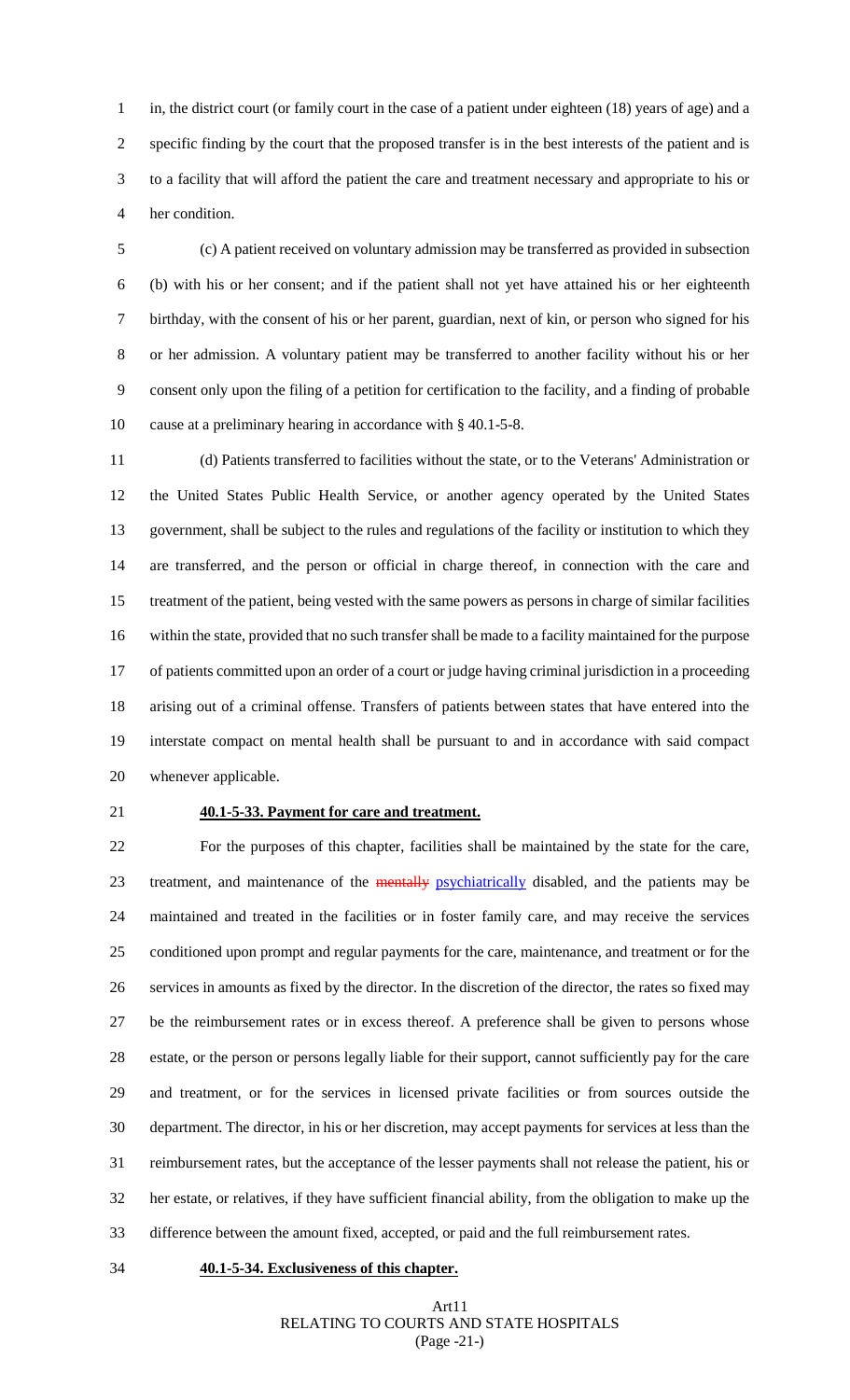Where under any provision of any existing law, except in the case of a person held under criminal process, or under process of the family court for an act that would be considered a crime if committed by an adult, any person with mental psychiatric disability, as defined in this chapter, shall have recourse to or be dealt with as provided in this chapter, exclusively. This section shall 5 prevail notwithstanding the provisions of  $\S 14-1-5(1)(v)$ .

 SECTION 8. Sections 40.1-5.3-1, 40.1-5.3-2 and 40.1-5.3-3 of the General Laws in Chapter 40.1-5.3 entitled "Incompetency to Stand Trial and Persons Adjudged Not Guilty by Reason of Insanity" are hereby amended to read as follows:

#### **40.1-5.3-1. Facility for incompetent persons and others.**

 (a) The state director of behavioral healthcare, developmental disabilities and hospitals 11 shall maintain, at the state institution of Cranston, an appropriate facility appropriate facilities, including the Rhode Island State Psychiatric Hospital and the Eleanor Slater Hospital, for the confinement of persons committed to his or her custody pursuant to this chapter and shall provide for the proper care, treatment, and restraint of all such persons. All persons now or hereafter committed, pursuant to the provisions of §§ 40.1-5.3-3, 40.1-5.3-4, 40.1-5.3-7, or the provisions of 16 prior law, shall be removed or committed, as the case may be, to the facility to the facility into the 17 custody of the director, or his or her designee, who in turn shall ensure the admission of the person 18 to either the Rhode Island State Psychiatric Hospital or the Eleanor Slater Hospital in the discretion 19 of the director or his or her designee. (b) The cost of care, maintenance, and treatment of persons committed to the custody of

 the director of behavioral healthcare, developmental disabilities and hospitals, as provided in §§ 40.1-5.3-3 and 40.1-5.3-4, unless otherwise provided for, shall be paid by the person, if he or she has any estate, or by the person liable for his or her support, if such there be; otherwise, the director may maintain without charge or defray the expense of care and treatment of the poor or indigent persons incompetent to stand trial or acquitted on the grounds of insanity.

# **40.1-5.3-2. Transfers to and from general wards Transfers between state-operated**

**hospitals.**

28 Whenever any person committed, transferred, or removed to either the Rhode Island State 29 Psychiatric Hospital or the Eleanor Slater Hospital to the facility provided for in § 40.1-5.3-1 shall 30 have recovered his or her mental health sufficiently, or if any such person requires more intensive treatment or supervision to be cared for in the general wards of the institute of mental health, the 32 director may, upon request of the superintendent chief executive officer or the chief medical officer 33 of the state either state-operated hospital, transfer discharge the person to the general wards of the state hospital, and retransfer him or her to the facility provided for in § 40.1-5.3-1 upon a like

#### Art11 RELATING TO COURTS AND STATE HOSPITALS (Page -22-)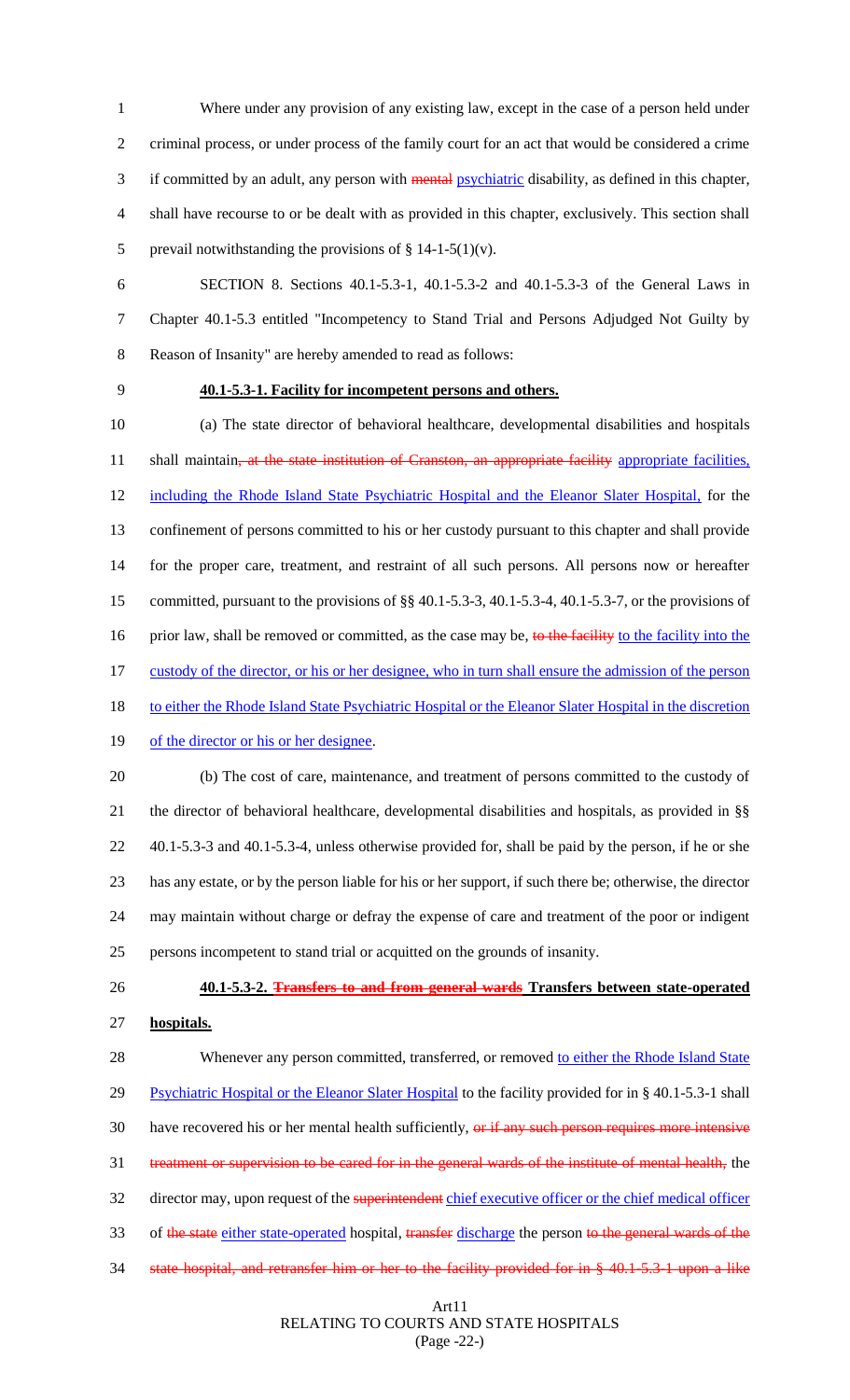1 request from the first hospital and then admit the person to the general units of either the Rhode

Island State Psychiatric Hospital or Eleanor Slater Hospital, as the case may be.

## **40.1-5.3-3. Competency to stand trial.**

(a) Definitions. As used in this section:

 (1) "Attorney for the state" means the attorney general, an authorized assistant attorney general, or other person as may be authorized by law to act as a representative of the state in a criminal proceeding;

 (2) "Competent" or "competency" means mental ability to stand trial. A person is mentally competent to stand trial if he or she is able to understand the character and consequences of the proceedings against him or her and is able properly to assist in his or her defense;

 (3) "Department" means the state department of behavioral healthcare, developmental disabilities and hospitals.

 (4) "Director" means the director of the state department of behavioral healthcare, developmental disabilities and hospitals;

 (5) "Incompetent" or "incompetency" means mentally incompetent to stand trial. A person is mentally incompetent to stand trial if he or she is unable to understand the character and consequences of the proceedings against him or her or is unable properly to assist in his or her defense.

 (b) Presumption of competency. A defendant is presumed competent. The burden of proving that the defendant is not competent shall be by a preponderance of the evidence, and the burden of going forward with the evidence shall be on the party raising the issue. The burden of going forward shall be on the state if the court raises the issue.

 (c) Request for examination. If at any time during a criminal proceeding, prior to the imposition of sentence, it appears that the defendant is not competent, counsel for the defendant or the state, or the court, on its own motion, may request an examination to determine the defendant's competency.

(d) Examination of defendant.

 (1) If the court finds that the request for examination is justified, the court shall order an examination of the defendant. The scope of the examination shall be limited to the question of whether the defendant is competent.

 (2) The examination shall take place on an outpatient basis if the defendant is to be released on bail or recognizance. If the defendant is ordered confined at the adult correctional institutions, the examination shall take place at that facility. The department shall appoint or designate the physician(s) who will conduct the examinations.

#### Art11 RELATING TO COURTS AND STATE HOSPITALS (Page -23-)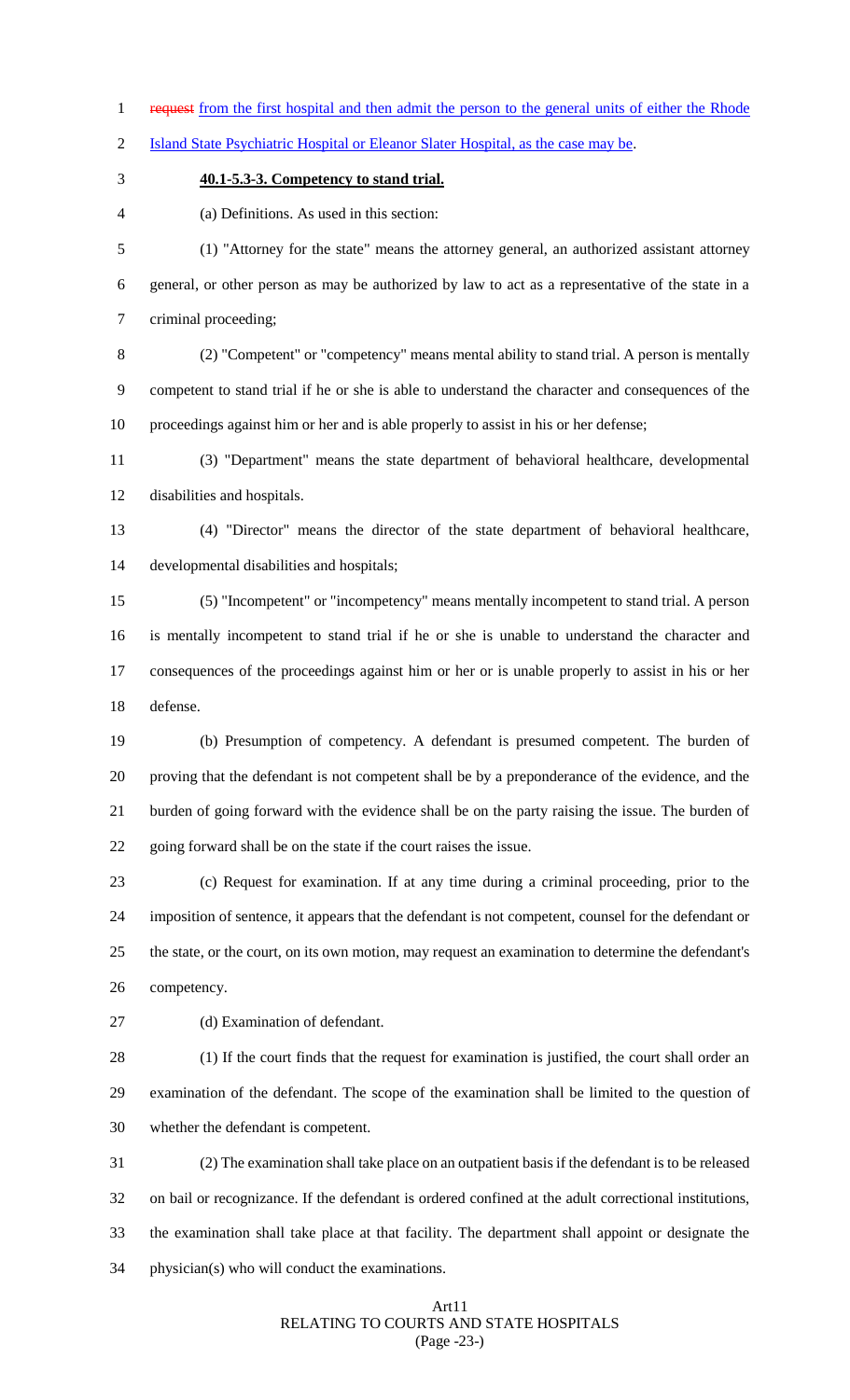(3) If the defendant is ordered confined to the adult correctional institutions, the physician shall complete the examination within five (5) days. If the physician determines that the defendant 3 is incompetent to stand trial, the defendant shall be immediately transferred for admission to the 4 institute of mental health's forensic unit Rhode Island State Psychiatric Hospital or the Eleanor 5 Slater Hospital, pending the hearing provided for in subsection (g). At the discretion of the director, 6 pending the hearing provided for in subsection  $(g)$ , the defendant may be discharged from one state- operated hospital for the purpose of contemporaneously admitting the defendant to the other state-operated hospital pursuant to the procedures enumerated in§ 40.1-5.3-2.

(e) Bail or recognizance during examination.

 (1) A defendant for whom a competency examination has been ordered shall be entitled to release on bail or recognizance to the same extent and on the same terms and conditions as if the issue of competency had not been raised.

 (2) The court may order the defendant to appear at a designated time and place for outpatient examination, and such an appearance may be made a condition of pretrial release.

 (f) Reports of examining physicians. Each examining physician shall prepare a report, in writing, in which he or she shall state his or her findings concerning the defendant's competency, together with the medical and other data upon which his or her findings are based. The report shall be filed with the court within ten (10) business days if the defendant was ordered confined at the adult correctional institutions, and as soon as practicable if the defendant was released on bail or recognizance, and copies given to the attorney for the state and to the defendant or his or her counsel.

 (g) Hearing. Upon receipt of the report and appropriate notice to the parties, the court shall hold a hearing unless the report concludes that the defendant is competent and the defendant and the attorney for the state in open court state their assent to the findings on the record. At the hearing, the report shall be introduced, other evidence bearing on the defendant's competence may be introduced by the parties, and the defendant may testify, confront witnesses, and present evidence on the issue of his or her competency. On the basis of the evidence introduced at the hearing, the court shall decide if the defendant is competent.

(h) Commitment of the defendant.

 (1) If the court finds, after the hearing, that a defendant is competent, it shall proceed with the criminal case.

 (2) If the court finds that a defendant is incompetent, it shall commit him or her to the custody of the director for the purpose of determining whether or not the defendant is likely to imperil the peace and safety of the people of the state or the safety of himself or herself and whether

#### Art11 RELATING TO COURTS AND STATE HOSPITALS (Page -24-)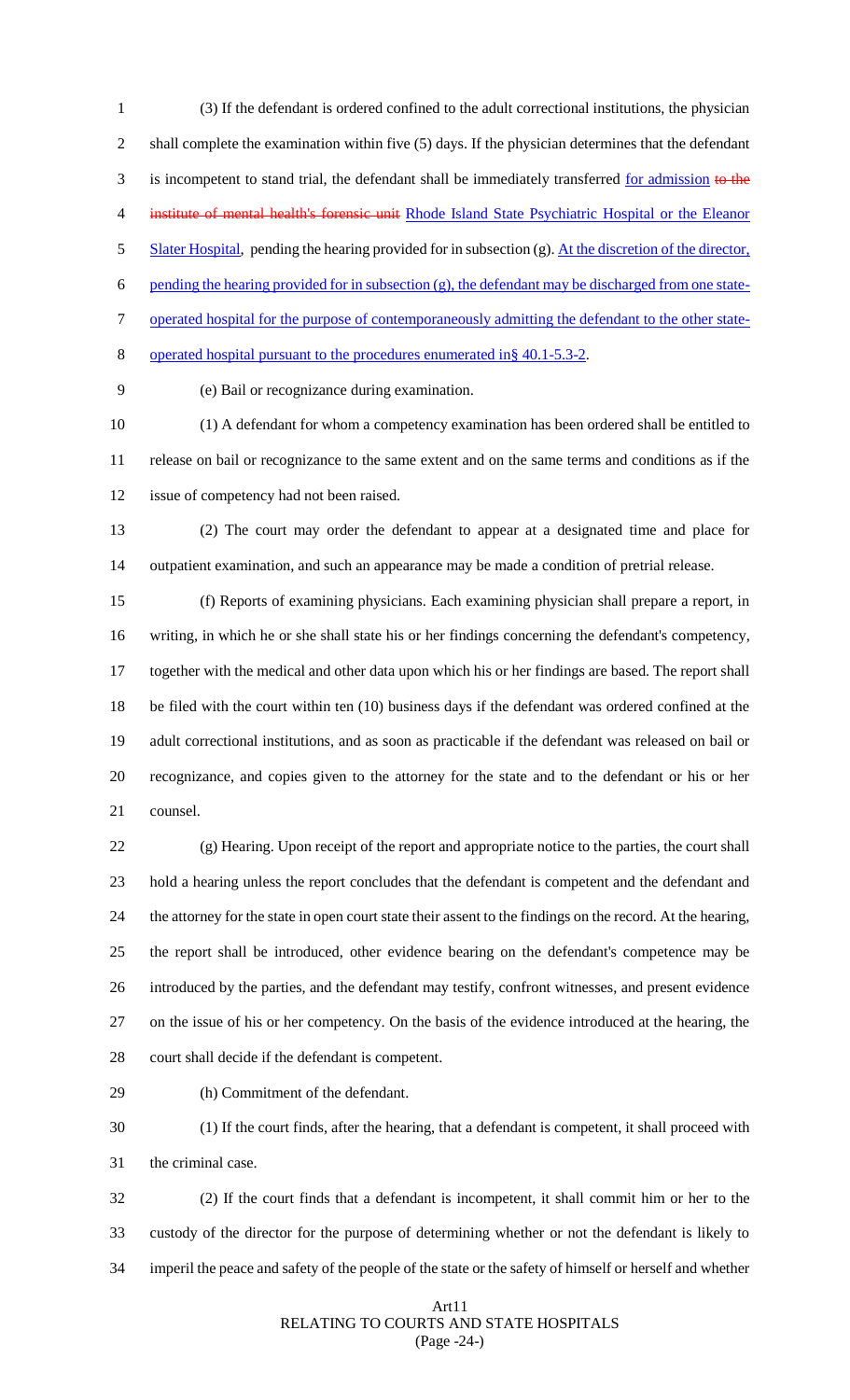the defendant will regain competency within the maximum period of any placement under this chapter.

 (3) Not later than fifteen (15) days from the date of the order of commitment, the director shall prepare and file with the court a written report in which he or she shall state his or her opinion regarding the defendant's dangerousness; the likelihood of the defendant becoming competent to stand trial within the maximum period of any placement order; and the recommendations of the department regarding appropriate care and treatment of the defendant.

 (4) In the event the director is unable to complete the examination of the person in time to render his or her report within the fifteen-day (15) period, he or she shall report that fact, in writing, to the court with a statement of the reasons why the examination and report could not be completed within the prescribed period. A copy of the director's statement shall be given to the attorney general and to the defendant, or his or her counsel, any of whom may respond in writing, or if the court deems it appropriate, orally, to the director's statement. The court may thereupon enter an order extending for an additional twenty (20) days the time in which the director is to file his or her report. (i) Hearing.

 (1) Upon receipt of the report and appropriate notice to the director, the attorney general, and the defendant, or his or her counsel, the court shall hold a hearing at which the report shall be introduced, other evidence bearing on the question of the mental condition of the person may be introduced by the parties, and the person may testify, confront witnesses, and present evidence.

 (2) If the court finds that a defendant who is incompetent may be placed on outpatient status without imperiling the peace or safety of the public or the safety of himself or herself, it may commit the defendant to an appropriate outpatient facility that agrees to provide treatment to the defendant and to adhere to the requirements of this section, in order that the defendant may receive treatment to restore or establish his or her competency.

 (3) If the court finds that a defendant who is incompetent is likely to imperil the peace or safety of the people of the state or the peace and safety of himself or herself, it may order the 27 defendant to the *facility established Rhode Island State Psychiatric Hospital or the Eleanor Slater* 28 Hospital, pursuant to § 40.1-5.3-1 or to the general wards of the institute of mental health, if the 29 director agrees that the defendant should be placed on the general wards. A person who is ordered to be treated on inpatient status shall not be paroled, furloughed, placed on outpatient status or removed from a locked facility, or otherwise released from the institution where he or she is being treated except upon petition to the court by the director, on notice to the attorney general and the defendant, or his or her counsel, and after hearing thereon and entry of an order by a judge of the court authorizing release. The commitment ordered pursuant to this section shall terminate upon

#### Art11 RELATING TO COURTS AND STATE HOSPITALS (Page -25-)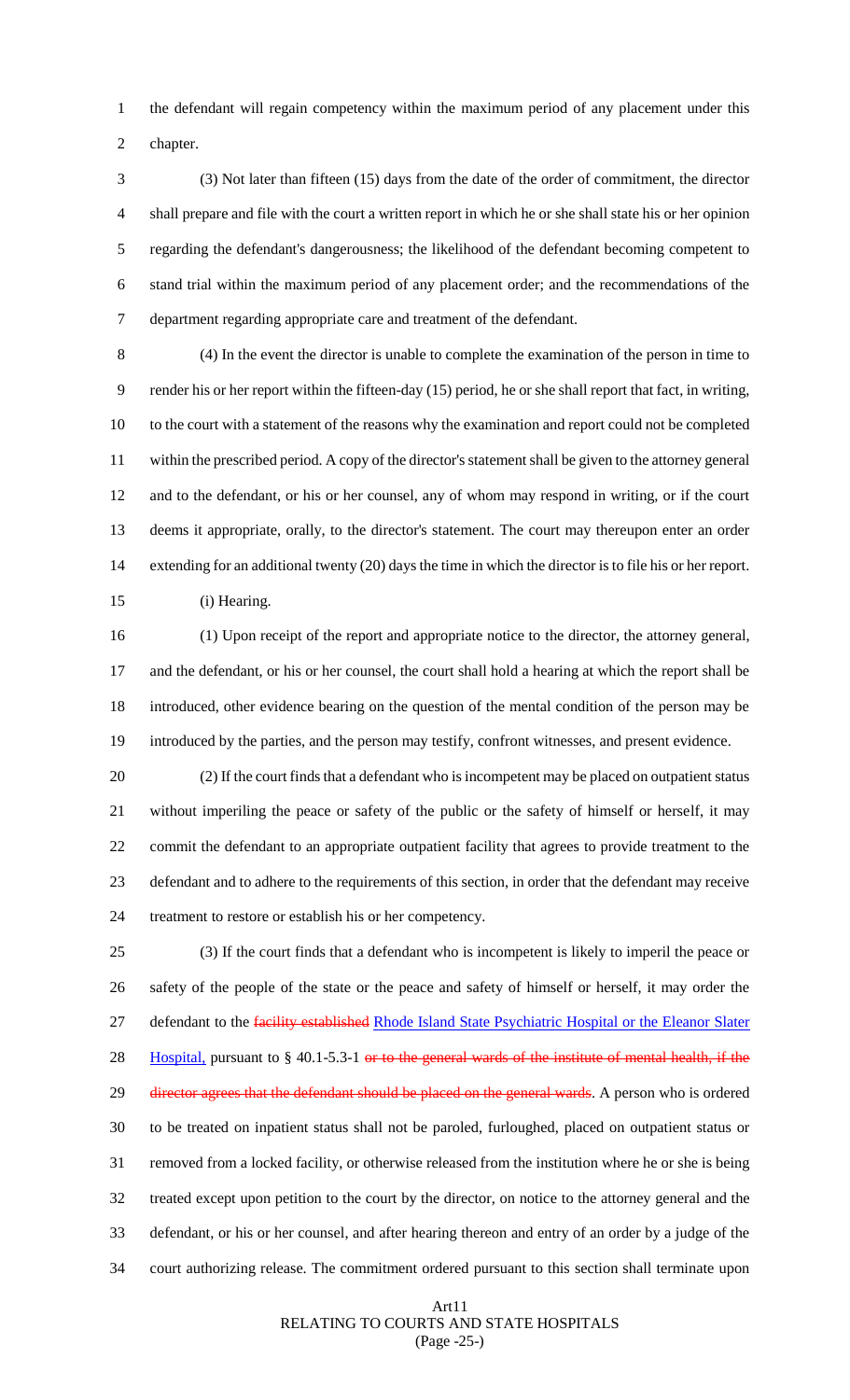the occurrence of any of the following:

(i) The defendant is determined by the court to be competent; or

- (ii) The charges against the defendant are dismissed pursuant to subsection (j); or
- (iii) The charges against the defendant are dismissed or a nolle prosequi is entered; or
- (iv) The defendant is civilly committed pursuant to § 40.1-5-8; or
- (v) The court finds there is no reasonable likelihood that in the foreseeable future the defendant will become competent and his or her condition is such that he or she cannot properly be committed under § 40.1-5-8.

 (j) Period of commitment. When a court commits a defendant pursuant to subsection (i)(2) or (i)(3), it shall compute, counting from the date of entry to the order of commitment, the date of the expiration of the period of time equal to two thirds (⅔) of the maximum term of imprisonment for the most serious offense with which the defendant is charged. If the maximum term for the most serious offense charged is life imprisonment or death, the court shall, for the purpose of computation, deem the offense to be punishable by a maximum term of thirty (30) years. In the order of commitment, the court shall provide that if, on the date so computed, the defendant is still committed under the order, the charges against him or her shall be dismissed.

 (k) Periodic review. The director shall petition the court to review the state of competency of a defendant committed pursuant to subsection (i)(2) or (i)(3) not later than six (6) months from the date of the order of commitment and every six (6) months thereafter, or when the director believes the defendant is no longer incompetent, whichever occurs first. Outpatient facilities that are providing treatment to defendants in accordance with subsection (i)(2) shall prepare reports to be submitted to the director in accordance with the requirements of this section. The director shall attach to the petition a report on the condition of the defendant. If the report indicates that the defendant remains incompetent, it shall include a prognosis regarding the likelihood that he or she will become competent prior to the dismissal of the charges pursuant to subsection (j). Copies of the report shall be given to the attorney for the state and to the defendant or his or her counsel.

 (l) Defendant's right to petition. A defendant committed pursuant to subsection (i)(2) or (i)(3) may at any time petition the court to review the state of his or her competency.

 (m) Hearing on petition. Upon receipt of a petition pursuant to subsection (k) or (l) and appropriate notice to the defendant, the state, and the director, the court shall hold a hearing at which the parties may introduce evidence as to the defendant's competency, including any reports of the director, and the defendant may testify, confront witnesses, and present evidence as to his or her competency and prognosis. On the basis of the evidence, the court shall make a finding as to the defendant's competency and, if he or she is found to be incompetent, whether a reasonable

#### Art11 RELATING TO COURTS AND STATE HOSPITALS (Page -26-)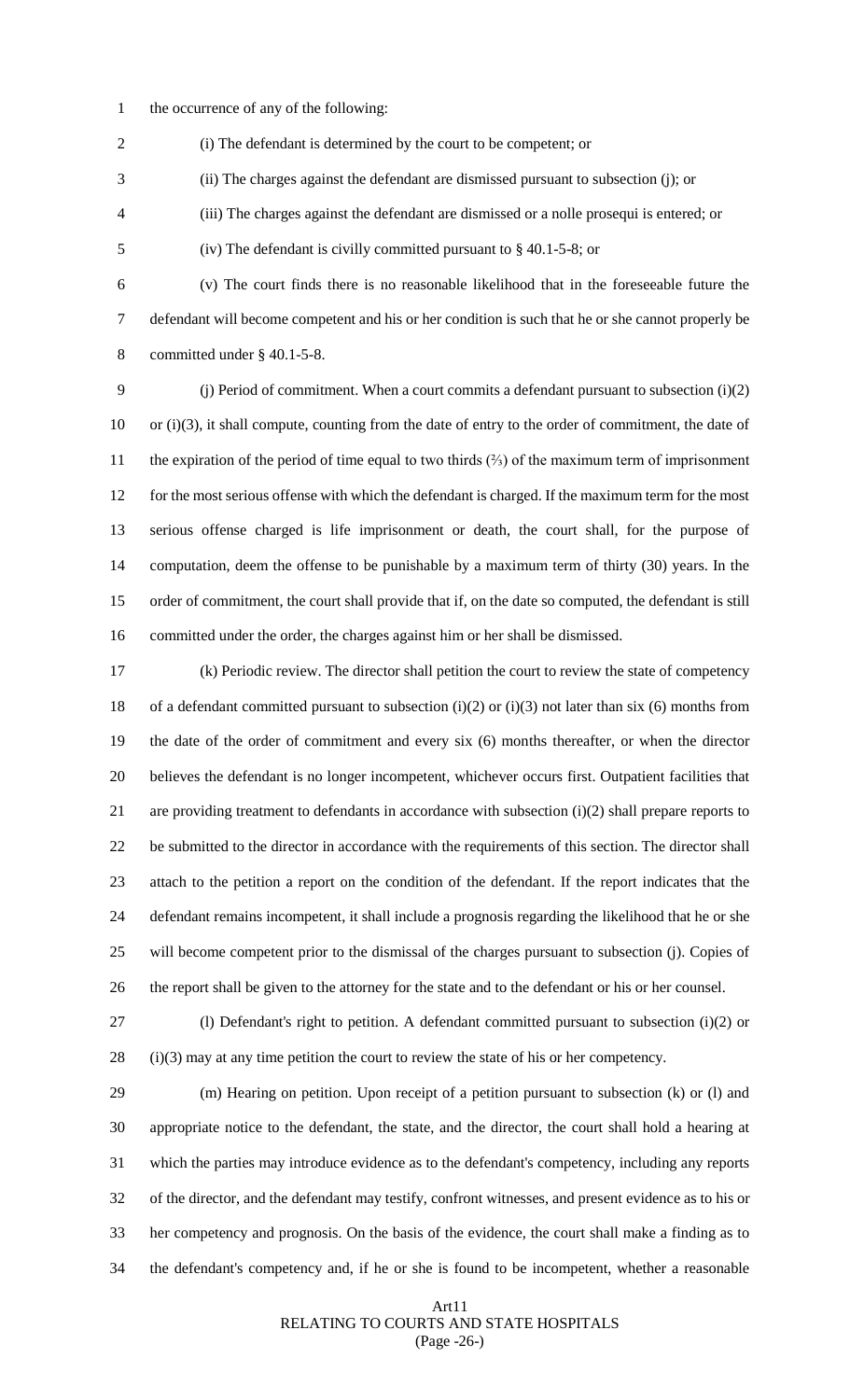likelihood exists that he or she will become competent prior to the dismissal of the charges pursuant to subsection (j). If the court finds that the defendant is competent, it shall enter an order to that effect. If the court finds that the defendant is incompetent and that a reasonable likelihood exists that he or she will become competent prior to the dismissal of the charges pursuant to subsection (j), it shall order continuation of the commitment of the defendant. If the court finds that the defendant is incompetent and that a reasonable likelihood does not exist that he or she will become competent prior to the dismissal of the charges pursuant to subsection (j), it shall order that thirty (30) days thereafter the defendant be discharged from detention under the order of commitment. Upon entry of the order, the state may commence proceedings seeking to commit the defendant pursuant to § 40.1-5-8.

 (n) Statements inadmissible. No statements made by a defendant in the course of an examination conducted pursuant to subsection (d) or during a hearing conducted pursuant to subsection (i) or (m) shall be admissible in evidence against the defendant in any criminal action on any issue other than his or her mental condition. The statements shall be admissible on the issue of his or her mental condition even though they might otherwise be deemed to be privileged communications.

 (o) Disposition of charges. The court may, at any time, proceed to a disposition of the charges pending against a defendant who has been committed pursuant to subsection (i)(2) or (i)(3) if the factual and legal issues involved can be resolved without regard to the competency of the defendant.

 SECTION 9. Sections 42-12.1-4 and 42-12.1-9 of the General Laws in Chapter 42-12.1 entitled "Department of Behavioral Healthcare, Developmental Disabilities and Hospitals" are hereby amended to read as follows:

## **42-12.1-4. Management of institutions.**

 The department of behavioral healthcare, developmental disabilities and hospitals shall 26 have the management, supervision, and control of **both** the Eleanor Slater Hospital and the Rhode Island State Psychiatric Hospital, and such other functions as have been or may be assigned. The 28 director of the department may delegate to another employee of the department any functions 29 related to the separate management, supervision and control of the state-operated hospitals. The department also shall operate, maintain, and repair the buildings, grounds, and other physical property at those institutions, other than the roads and driveways, which shall be under the care and supervision of the department of transportation.

- **42-12.1-9. The Eleanor Slater Hospital.**
- The facilities known as the general hospital, the institution of mental health and the Dr. U.

#### Art11 RELATING TO COURTS AND STATE HOSPITALS (Page -27-)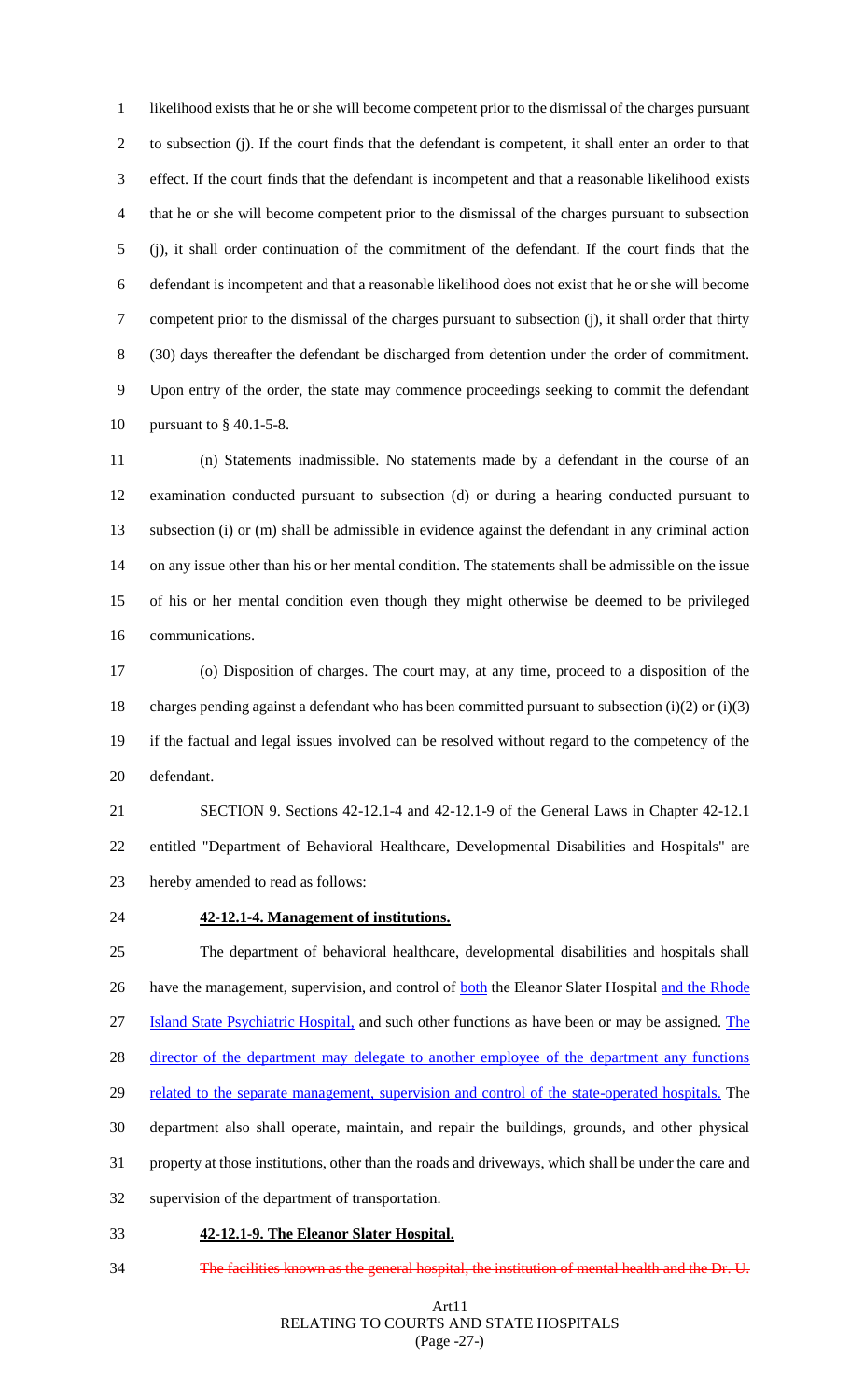E. Zambarano within the state of Rhode Island shall hereafter be named the "Eleanor Slater Hospital." The hospital known as the Eleanor Slater Hospital shall consist of facilities in Cranston 3 and/or Burrillville, or any units of such facilities, as licensed by the department of health. SECTION 10. Chapter 42-12.1 of the General Laws entitled "Department of Behavioral Healthcare, Developmental Disabilities and Hospitals" is hereby amended by adding thereto the following section: **42-12.1-10. The Rhode Island State Psychiatric Hospital.**  (a) A new hospital is hereby established to furnish care to any adult patient in Rhode Island requiring inpatient psychiatric care, and who meets at least one of the following criteria: (1) The individual has been determined to require specialized mental health care and 11 psychiatric inpatient services that cannot be provided in a correctional facility as defined in § 40.1- 5.3-7: (2) The individual has been ordered to inpatient care by a court of competent jurisdiction 14 for the purpose of competency evaluation, competency restoration, if indicated, and treatment; (3) The individual has been ordered to the forensic unit after a finding of not guilty by 16 reason of insanity until such time, subject to a determination of the director or his/her designee, the individual may be safely managed in a civil unit of Eleanor Slater Hospital; (4) The individual has been transferred to the Rhode Island State Psychiatric Hospital from 19 the department of corrections when specialized services are required that are better provided in a 20 hospital setting and are provided until such time. in the discretion of the director, the patient's condition has improved to the point at which the patient may be returned to the adult correctional 22 institutions and to receive sufficient treatment, as approved by a judge of the district court or a justice of the superior court pursuant the applicable procedures and requirements of sections 6, 7, 24 8, 9 and/or 9.1 of chapter 5.3 of title 40.1. (b) The new hospital shall be named the Rhode Island State Psychiatric Hospital and shall 26 consist of facilities, or any units of such facilities, on the grounds of the John O. Pastore Center in Cranston. Rhode Island, as licensed by the department of health. 28 (c) The Rhode Island State Psychiatric Hospital shall be operated by the department of behavioral healthcare, developmental disabilities and hospitals and shall be licensed by the department of health pursuant to chapter 17 of title 23; however, the Rhode Island State Psychiatric Hospital shall be a separate licensed entity from the Eleanor Slater Hospital; and (d) The director of the department of behavioral healthcare, developmental disabilities and hospitals is authorized to take such actions as may be necessary or prudent to establish the Rhode Island State Psychiatric Hospital consistent with this chapter.

#### Art11 RELATING TO COURTS AND STATE HOSPITALS (Page -28-)